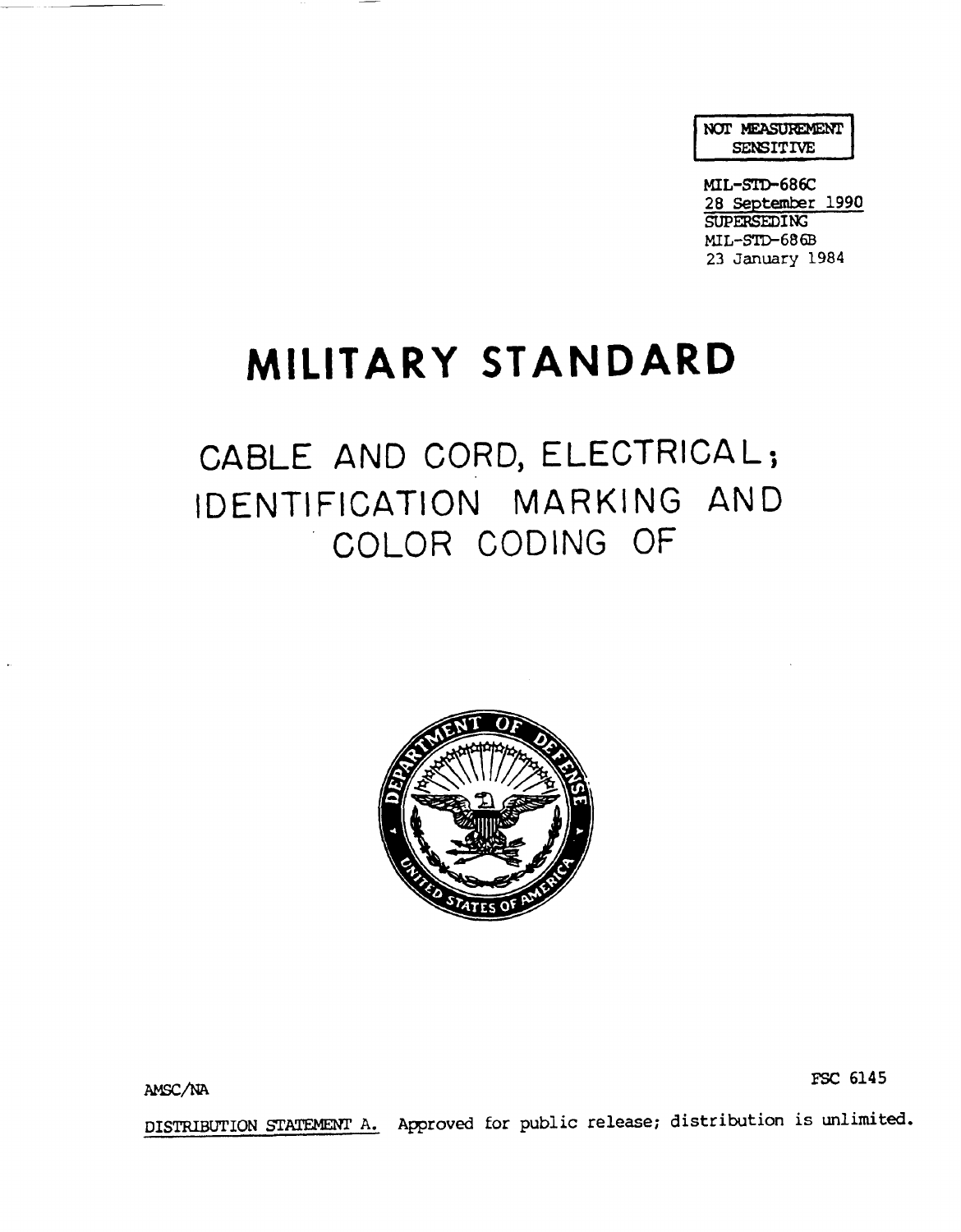## DEPARTMENT OF DEFENSE WASHINGTON, D.C. 20301

Cable and Cord, Electrical; Identification Marking and Color Coding of.

MIL-STD-686C

1. This Nilitary Standard is approved for use by all Departments and Agencies of the Department of Defense.

2. Beneficial comments (recommendations, additions, deletions) and any pertinent data which may be of use in improving this document should be addressed to: U.S. Army Communications-Electronics Command, ATTN: AMSEL-ED-TO, Fort Monmouth, NJ 07703, by using the Standardization Document Improvement Proposal (DD Form 142G) appearing at the cnd of this document or by letter.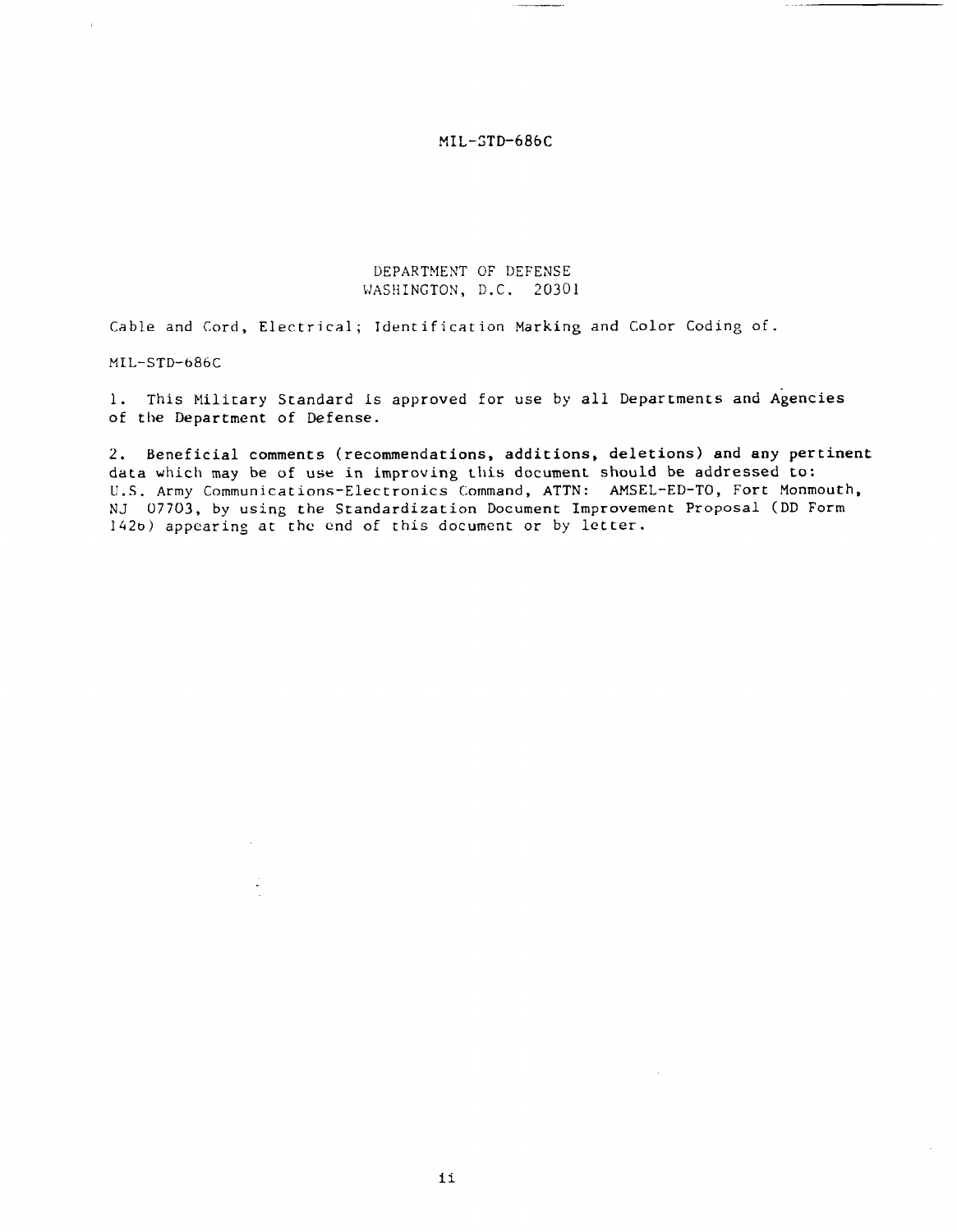## **CONTENTS**

|           |      |                                                                                                                                                       | Page           |
|-----------|------|-------------------------------------------------------------------------------------------------------------------------------------------------------|----------------|
| Paragraph | ı.   |                                                                                                                                                       | 1              |
|           | 2.   |                                                                                                                                                       | $\overline{c}$ |
|           | 3.   |                                                                                                                                                       | 3              |
|           | 4.   | GENERAL REQUIREMENTS                                                                                                                                  | 4              |
|           | 4.1  | Electrical cables                                                                                                                                     | 4              |
|           | 4.2  |                                                                                                                                                       | 4              |
|           | 4.3  |                                                                                                                                                       | 5              |
|           | 5.   | DETAILED REQUIREMENTS                                                                                                                                 | 6              |
|           | 5.1  | Multiconductor electrical cables                                                                                                                      | 6              |
|           | 5.2  | Identification marking                                                                                                                                | 14             |
|           | 5.3  | Armored cables and single conductor unarmored wires                                                                                                   | 18             |
|           | 5.4  | Striping or banding                                                                                                                                   | 19             |
|           | 6.   |                                                                                                                                                       | 20             |
|           |      | <b>FIGURES</b>                                                                                                                                        |                |
| Figure    | 1.   | Examples of identification marking and color coding of<br>homogeneous multiconductor electrical cables                                                | $\overline{7}$ |
|           | 2.   | Examples of identification marking and color coding of<br>heterogeneous multiconductor cables which do not contain<br>telephone or coaxial conductors | 15             |
|           | З.   | Example of identification marking and color coding of<br>heterogeneous multiconductor cables which contain<br>telephone or coaxial conductors         | 16             |
|           |      | TABLES                                                                                                                                                |                |
| Table     | Ι.   | Color code for electrical cords                                                                                                                       | 5              |
|           | IIA. | Identification code for electrical cables                                                                                                             | 8              |
|           | IIB. | Identification code for electrical cables for shipboard<br>use by the Department of the Navy                                                          | 10             |
|           | III. | Printing type/size of identification marking                                                                                                          | 17             |

 $\mathcal{A}$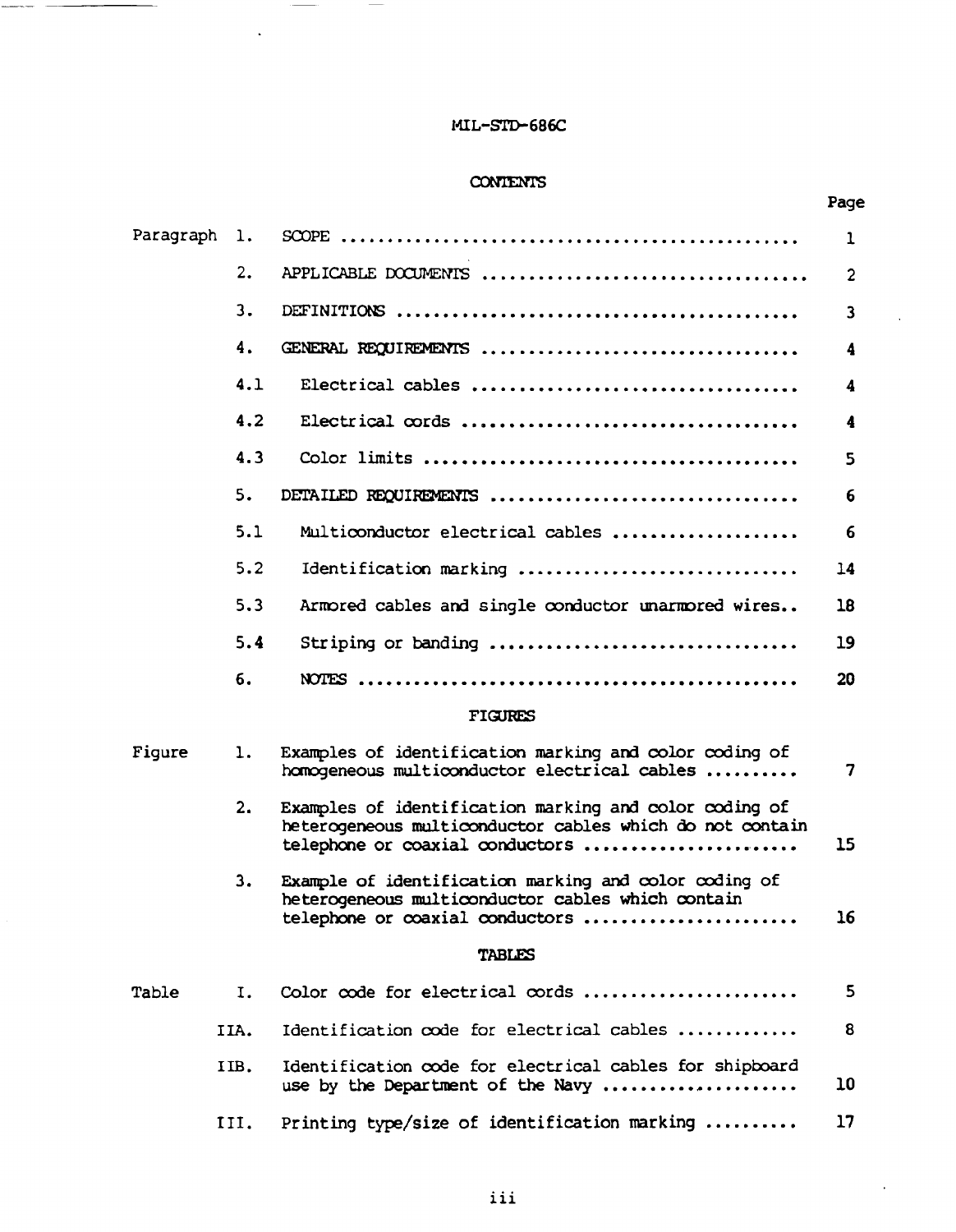## 1. SCQPE

1.1 Scope. This standard establishes a uniform identification code of all electrical cables and cords used by the Departments of the Army, Navy, and Air Force, except for the following.

- a. High-tension and low-tension cables for vehicular use covered by MIL-C-3702 and MIL-C-13486.
- b. Cables used for construction.
- c. Cables and cords for transmission of telephone, telegraph, and teletype signals covered by MIL-STD-685.
- d. Flexible coaxial cables.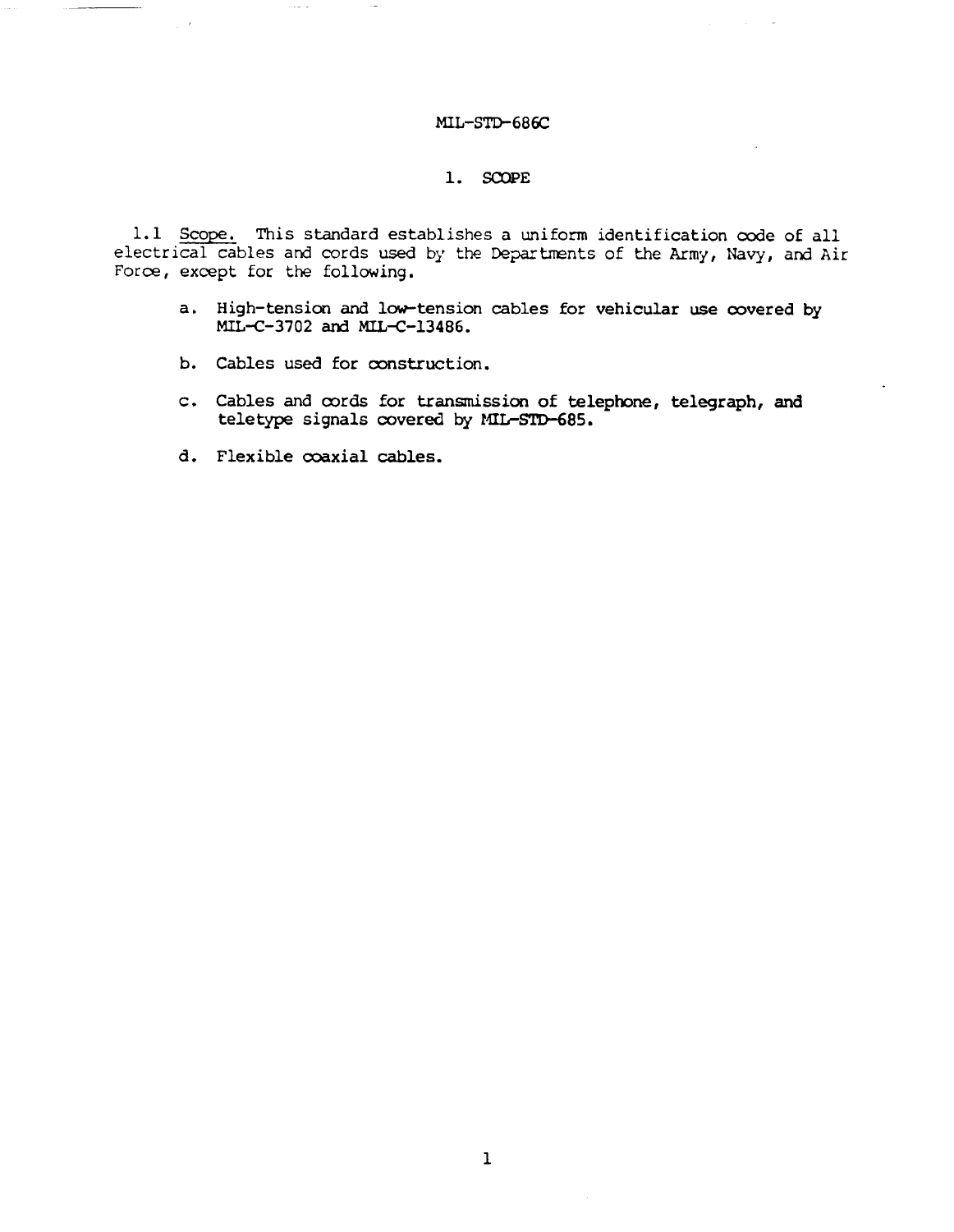## 2. APPLICABLE DOCUMENTS

## \* 2.1 Government documents.

\* 2.1.1 Specifications, standards, and handbooks. The following specifications, standards, and handbooks form a part of this document to the extent specified herein. Unless specified, the issues of these documents are those listed in the issue of the Department of Defense Index of Specifications and Standards (DODISS) and supplement thereto, cited in the solicitation (see 6.2).

**STANDARDS** 

**MILITARY** 

MIL-STD-104 - Limits for Electrical Insulation Color.

\* (Unless otherwise indicated, copies of the federal and military specifications, standards, and handbooks are available from the standardization documents order desk, Building 4D, 700 Robbins Avenue, Philadelphia, PA 19111-5094).

\* 2.2 Order of precedence. In the event of a conflict between the text of this document and the references cited herein, the text of this document takes precedence. Nothing in this document, however, supersedes applicable laws and requlations unless a specific exemption has been obtained.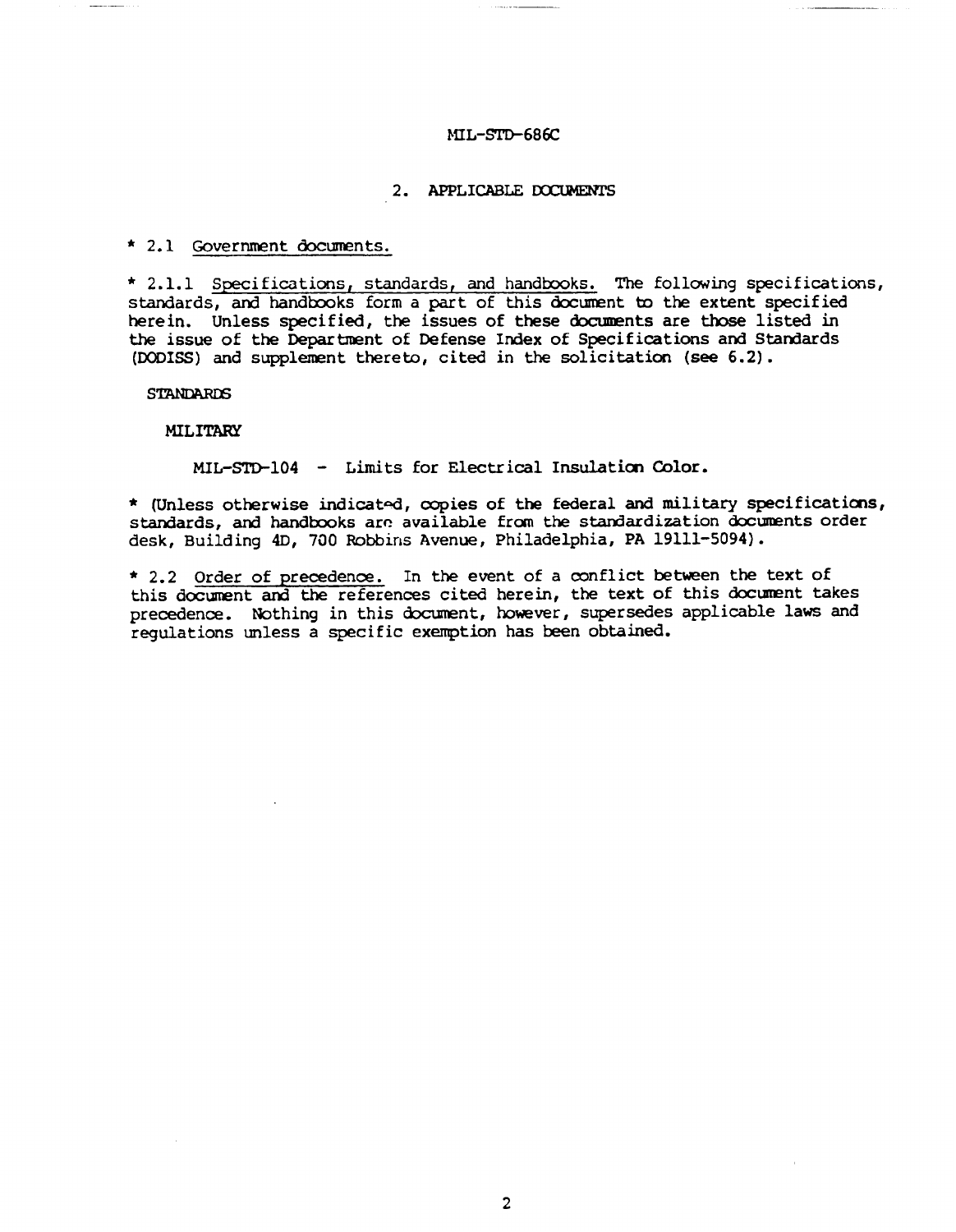## 3. DEFINITIONS

3.1 American wire gage (AWG). A system for describing the size of wires used for electrical purposes.

3.2 Cable, multiconductor, electrical. Two or more insulated conductors (solid or stranded) contained in a common covering or jacket.

3.3 Cord, electrical. Two or more insulated tinsel conductors contained in a common covering, or twisted or molded together without a common covering; or two or more stranded conductors wound in a specifically-designed spiral construction for extra flexibility.

3.4 Conductor, Wire (solid or stranded) with insulation covering, suitable for carrying an electric current.

3.5 Equipment ground. An insulated conductor intended for grounding noncurrent-carrying metal parts of equipment.

3.6 Homogeneous cable. Cable composed of identical insulated conductors.

3.7 Heterogeneous cable. Cable composed of dissimilar insulated conductors.<br>These differences may be due to physical composition, voltage rating, temperature rating, types of conductors, (e.g.,) audiofrequency or radiofrequency), or use of more than one size of conductor.

3.8 Insulation. A material, such as natural or synthetic rubber or a thermoplastic compound having high electrical resistance, which is suitable for separating adjacent conductors in an electric circuit and preventing possible future contact between the conductors.

3.9 Jacket. The outer sheath or covering material, such as natural or synthetic rubber, lead sheath, steel tape, or a thermoplastic compound, applied over a single-insulated conductor or over an assembly of insulated conductors for protection against crushing, cutting, and abrasion of the conductors and their insulation.

3.10 Portable-power cable. Portable cable consisting of three, four, or five insulated conductors (one of which serves as an equipment ground) used to transmit power from a power source to equipment such as portable-electrical tools.

 $\overline{\mathbf{3}}$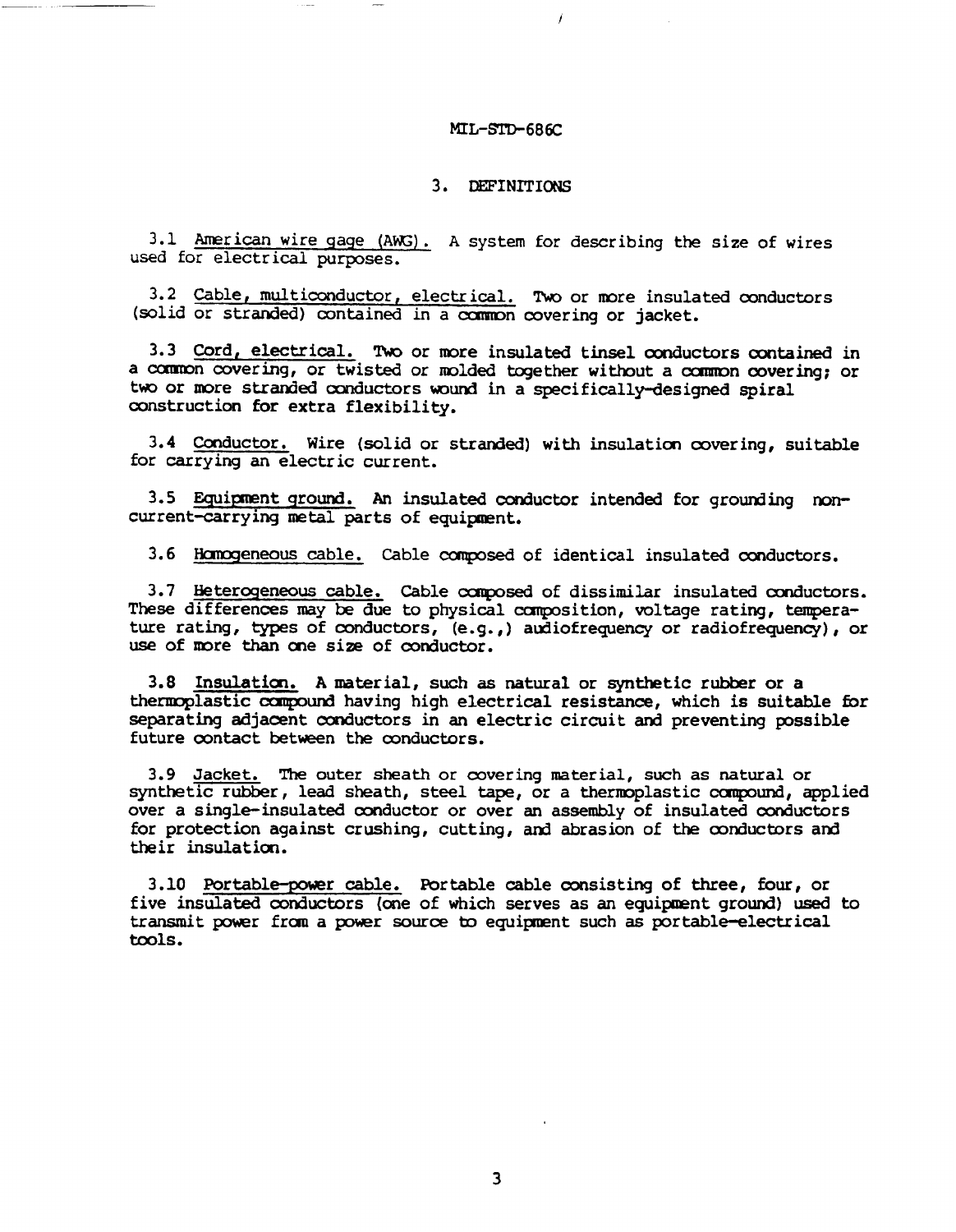#### 4. GENERAL REQUIREMENTS

4.1 Electrical cables.

4.1.1 Multiconductor cables. Multiconductor-electrical cables shall be identified in accordance with the applicable portions of the detailed requirements of this standard.

4.1.2 Single-conductor cables. Single-conductor cables shall be identified in accordance with 4.1.2.1.

\* 4.1.2.1 Data to be marked on cable jacket. The following data shall be marked along one side of the entire length of the cable jacket with one foot or less separations, in accordance with 5.2.

> a. Government-specification number and government-type designation, if one exists. (The maximum rated working voltage and size (AWG) of the conductor shall be added when this data is not incorporated in the government-type designation.)

> > **or**

b. Manufacturer's name, commercial-type designation, maximum rated working voltage, and size (AWG) of the conductor when there is no existing government specification.

4.2 Electrical cords. Electrical cords shall be color coded in accordance with table I.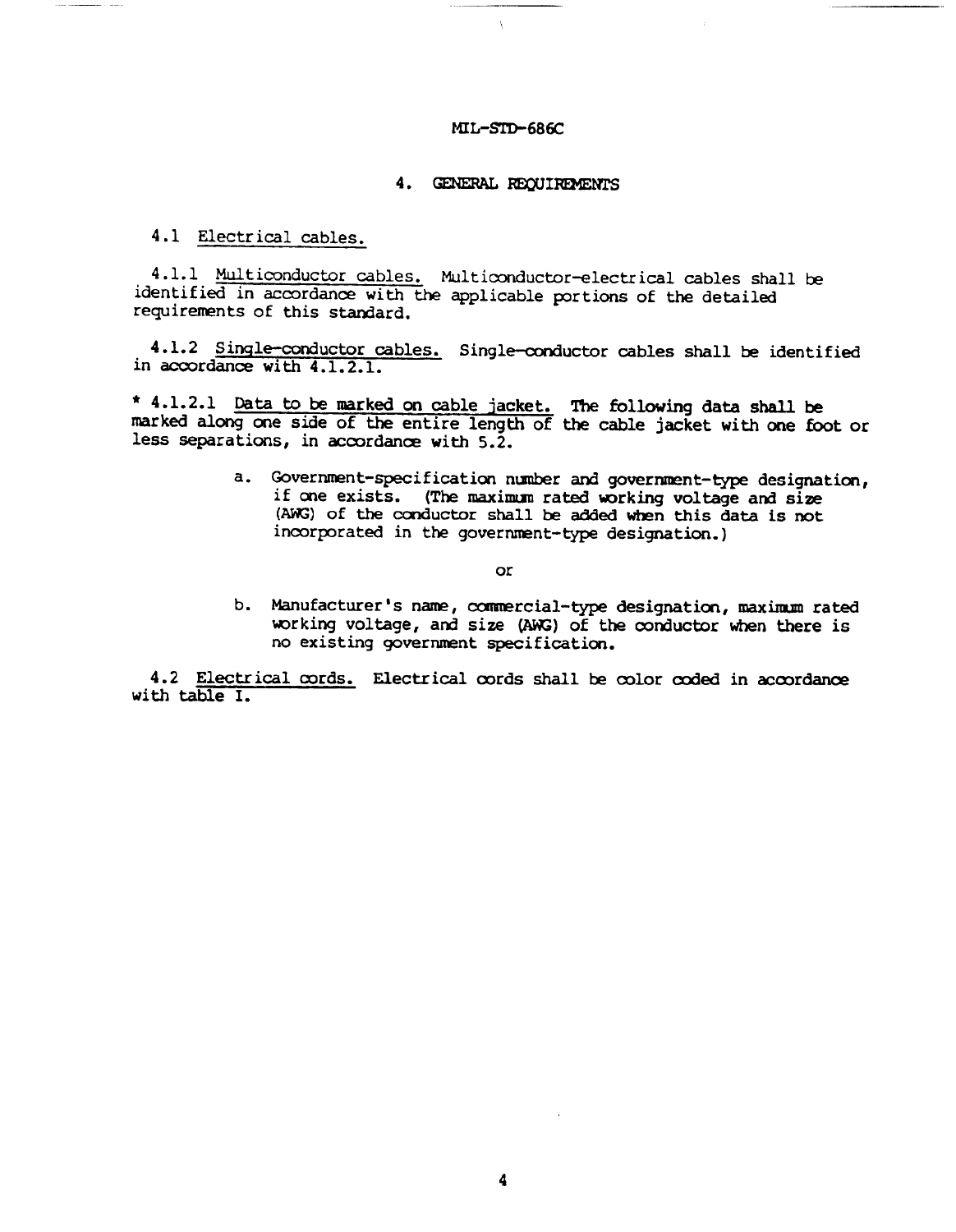| Conductor No.  | Insulation color |
|----------------|------------------|
| 1              | <b>Black</b>     |
| $\overline{c}$ | White $2/$       |
| 3              | Green $3/$       |
| 4              | Red              |
| 5              | <b>Blue</b>      |
| 6              | Orange           |
| 7              | <b>Brown</b>     |
| 8              | Gray             |
| 9              | Yellow           |
| 10             | Purple           |

|  |  | TABLE I. Color code for electrical cords. $1/2/3/$ |  |  |  |
|--|--|----------------------------------------------------|--|--|--|
|  |  |                                                    |  |  |  |

- 1/ When electrical cords are composed of conductors of miscellaneous sizes, the color code specified above shall be followed consecutively starting with the conductor having the largest circular mil area and extending through the conductors having the smallest circular mil area.
- 2/ The white conductor shall always be used as the neutral conductor and shall be insulated from the equipment chassis/ connector.
- 3/ To be used as equipment ground only (see 3.5). Green or green with yellow stripe is acceptable.

4.3 Color limits. The colors specified in this standard shall fall within the limits of the standard color chips of ML-STD-104.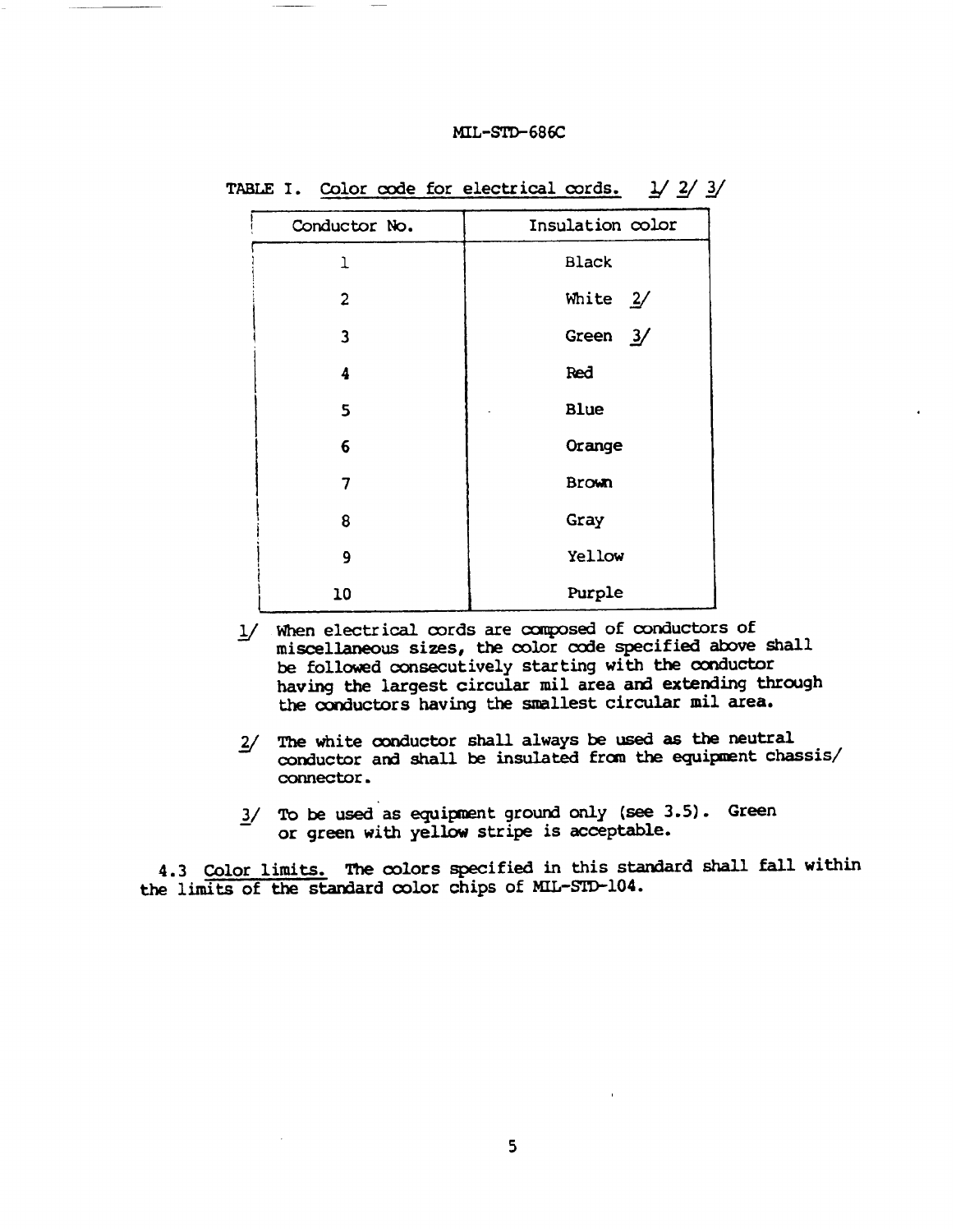#### MIL-S'K)-686C

#### 5. DETAILED REQUIREMENTS

5.1 Multiconductor electrical cables. Multiconductor electrical cables shall be identified at the time of manufacture in accordance with the following paragraphs.

5.1.1 Homogeneous cables. The identification of homogeneous cables is illustrated in figure 1.

5.1.1.1 Data to be marked on cable jacket. Except as specified in 5.3, the following data shall be marked along one side of the entire length of the cable jacket with one foot or less separations, in accordance with 5.2.

> a. Government-specification number and government-type designation, if one exists. (The maximum rated working voltage and number and size (AWG) of conductors shall be added when this data is not incorporated in the government-type designation.)

> > or

b. Manufacturer's name, commercial-type designation, maximum rated working voltage, and number and size (AWG) of conductors when there is no existing government specification.

5.1.1.2 Data to be marked on insulation of individual conductors.

 $5.1.1.2.1$  Designations. The conductor number and color designation as indicated in table IIA or table IIB (for Navy shipboard use), and as illusstratedin figure1, example(a)**shall be na.rked on the** insulatia of each conductor with an outside diameter of 0.065 inch (including insulation), or larger, in accordance with 5.2, except for portable-power cables, which shall be identified as specified in  $5.1.1.2.2$ . The conductor number and color designation for each conductor shall be marked on the side of the conductor at intervals of 2 inches throughout the length of the conductor, except for Navy shipboard applications the interval shall be 3 inches maximum with alternate legends inverted so that the information can be read from either side of the cable. The individual conductors of 2- through 6-conductor cables may be color coded as specified in 5.1.1.2.3, in lieu of marking with the conductor number and color designation.

 $*$  5.1.1.2.2 <u>Portable-power cables.</u> Portable-power cables shall be color coded as follws:

- a. Two conductor cables one black, one white.  $\pm$
- b. Three conductor cables one black, one white, and one green, with green conductor used for grounding.
- $1/$  Color code black and red is inactive for new design.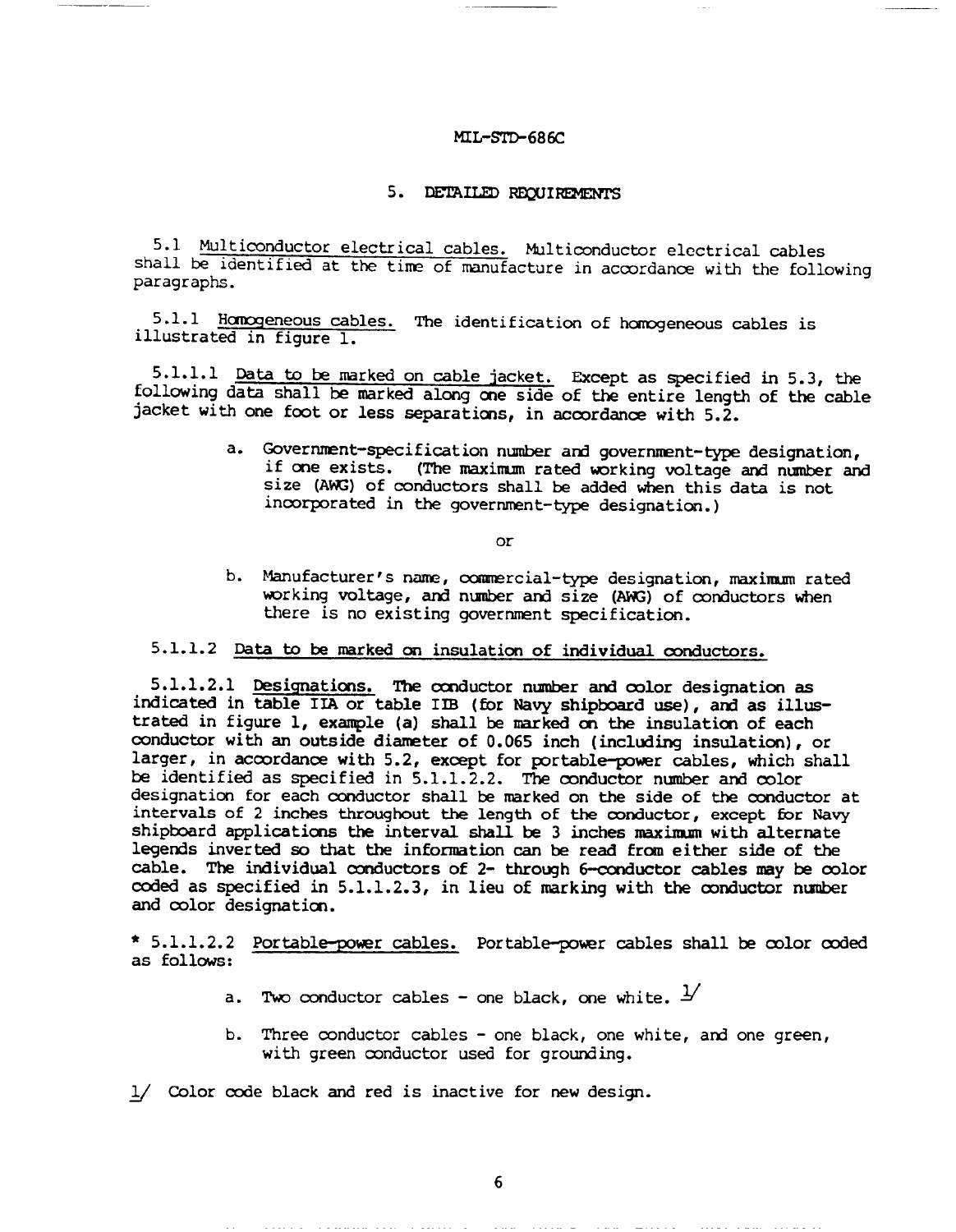

(a) Conductors with outer diameter .065 inch or larger.



(b) Conductors with outer diameter smaller than .065 inch.



FIGURE 1. Examples of identification marking and color coding of homogeneous multiconductor electrical cables.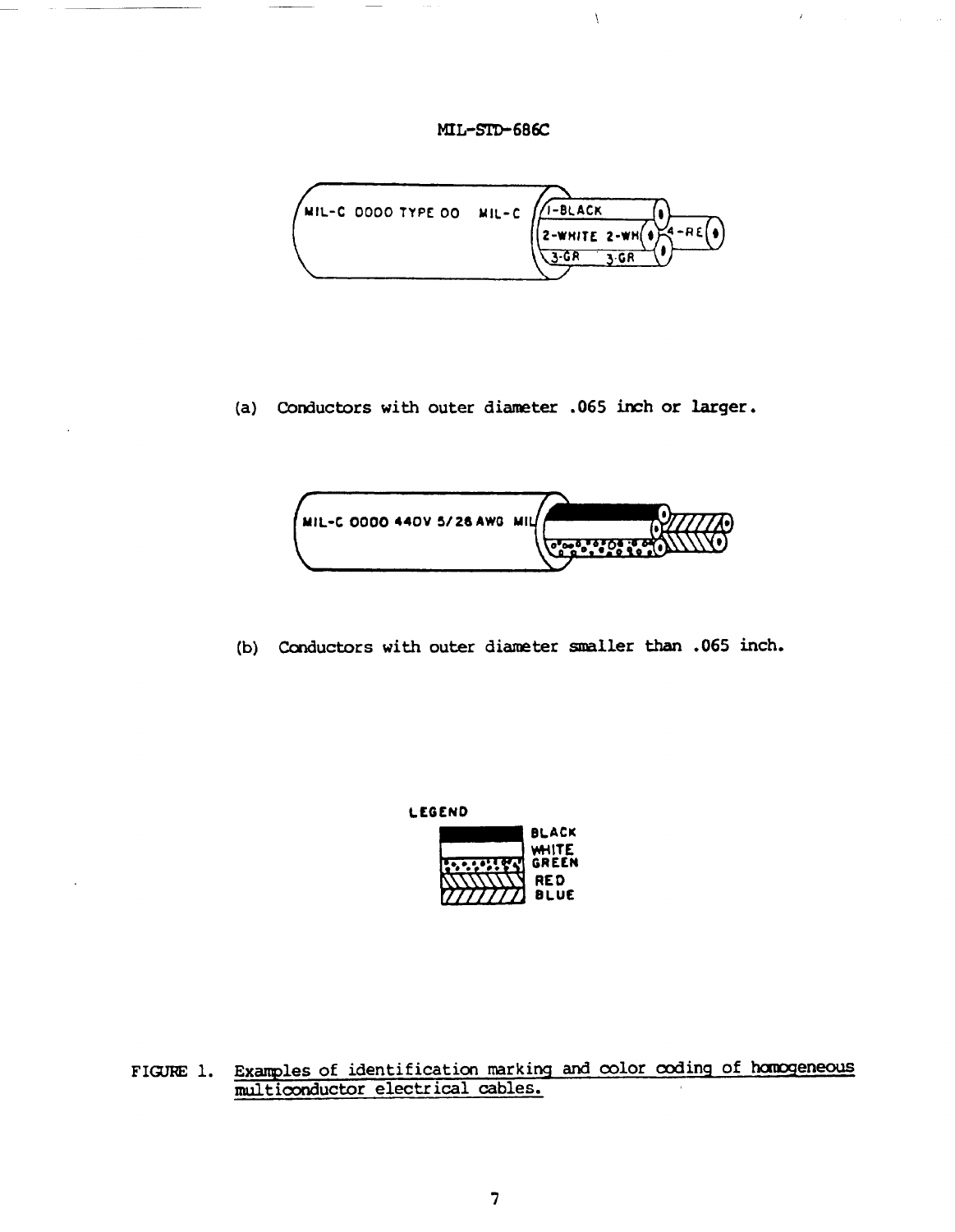- c. Four conductor cables one black, one white, one red, and one green, with green conductor used for grounding.
- d. Five conductor cables one black, one white, one green, one red, one blue, with green conductor used for grounding.

5.1.1.2.3 Small-diameter conductors. Except as specified in 5.1.1.2.2, insulated conductors with an outside diameter of less than 0.065 inch (including insulation) shall be color coded in accordance with table IIA and table IIB (for Navy shipboard use).

## 5.1.2 Heterogeneous cables.

5.1.2.1 Data to be marked on cable jacket. Except as specified in 5.3 the following data shall be marked along one side of the entire length of the cable jacket with one foot or less separations, in accordance with 5.2.

- a. Government-specification number and government-type designation, if one exists. (The maximum rated working voltage and number of conductors of each AWG size shall be added when not incorporated in a government-type designation.)
- b. Manufacturer's name, commercial-type designation, maximum rated working voltage, and number of conductors of each AWG size when there is no existing government specification.

|                                    |                                                                                         | Color designation                            |                                                    | Color designation                                                                     |                                                                                 |  |
|------------------------------------|-----------------------------------------------------------------------------------------|----------------------------------------------|----------------------------------------------------|---------------------------------------------------------------------------------------|---------------------------------------------------------------------------------|--|
| Conductor<br>No.                   | Body                                                                                    | Single narrow 2/<br>band or stripe           | Conductor<br>No.                                   | Body                                                                                  | Single narrow<br>band or stripe                                                 |  |
| $\overline{2}$<br>5<br>6<br>8<br>9 | <b>Black</b><br>White<br>Green<br>Red<br>Blue<br>Orange<br>White<br><b>Red</b><br>Green | <b>Black</b><br><b>Black</b><br><b>Black</b> | 26<br>27<br>28<br>29<br>30<br>31<br>32<br>33<br>34 | Blue<br><b>Black</b><br>White<br>Red<br>Green<br>Blue<br><b>Black</b><br>White<br>Red | Green<br>Orange<br>Orange<br>Orange<br>Orange<br>Orange<br>Blue<br>Blue<br>Blue |  |

## TABLE IIA. Identification code for electrical cables. 1/

See footnotes at end of table.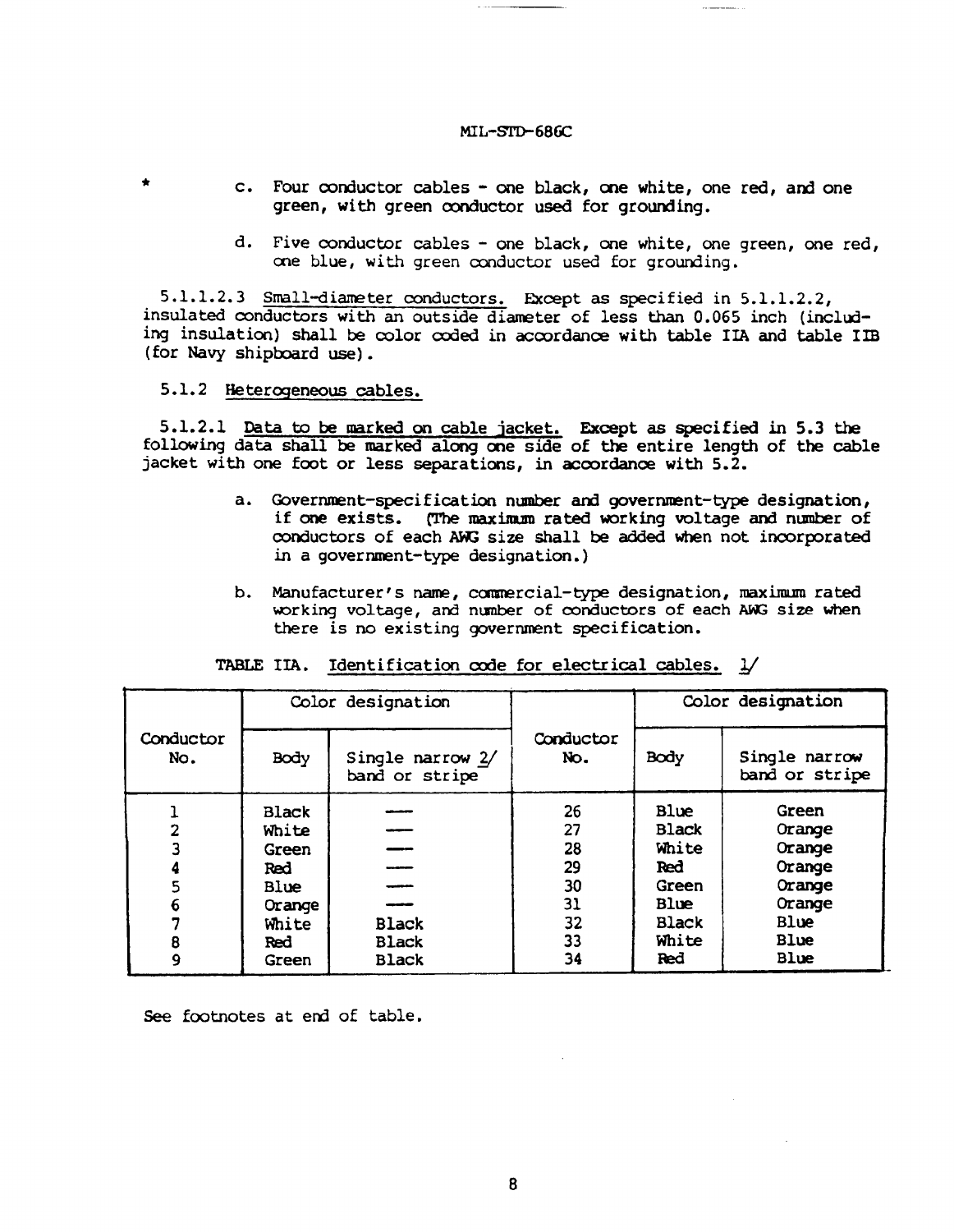|                                                                                              |                                                                                                                                                   | Color designation                                                                                                                                |                                                                                              | Color designation                                                                                                                                          |                                                                                                                                     |  |
|----------------------------------------------------------------------------------------------|---------------------------------------------------------------------------------------------------------------------------------------------------|--------------------------------------------------------------------------------------------------------------------------------------------------|----------------------------------------------------------------------------------------------|------------------------------------------------------------------------------------------------------------------------------------------------------------|-------------------------------------------------------------------------------------------------------------------------------------|--|
| Conductor<br>No.                                                                             | Body                                                                                                                                              | Single narrow 2/<br>band or stripe                                                                                                               | Conductor<br>No.                                                                             | Body                                                                                                                                                       | Single narrow<br>band or stripe                                                                                                     |  |
| 10<br>11<br>12<br>13<br>14<br>15<br>16<br>17<br>18<br>19<br>20<br>21<br>22<br>23<br>24<br>25 | Orange<br>Blue<br>Black<br>Red<br>Green<br>Blue<br>Black<br>White<br>Orange<br>Blue<br>Red.<br>Orange<br>Orange<br>Green<br><b>Black</b><br>White | <b>Black</b><br><b>Black</b><br>White<br>White<br>White<br>White<br>Red<br>Red<br>Red<br>Red<br>Green<br>Green<br>White<br>Red<br>Green<br>Green | 35<br>36<br>37<br>38<br>39<br>40<br>41<br>42<br>43<br>44<br>45<br>46<br>47<br>48<br>49<br>50 | Green<br>Orange<br>Yellow<br>Yellow<br>Yellow<br>Yellow<br>Yellow<br>Yellow<br>Yellow<br><b>Black</b><br>White<br>Red<br>Green<br>Orange<br>Blue<br>Violet | Blue<br>Blue<br><b>Black</b><br>White<br>Red<br>Green<br>Orange<br>Blue<br>Yellow<br>Yellow<br>Yellow<br>Yellow<br>Yellow<br>Yellow |  |

TABLE IIA. Identification code for electrical cables. 1/- Continued

- $\frac{1}{2}$  For cables composed of more than 50 conductors, the above color designations shall be repeated in sequence with appropriate subgroupings to the extent necessary to provide identificationof all conductors.The second*sequence shall* start with No. 51.
- $2/$  When a braid covering is specified, a colored thread may be used in lieu of the colored band or stripe.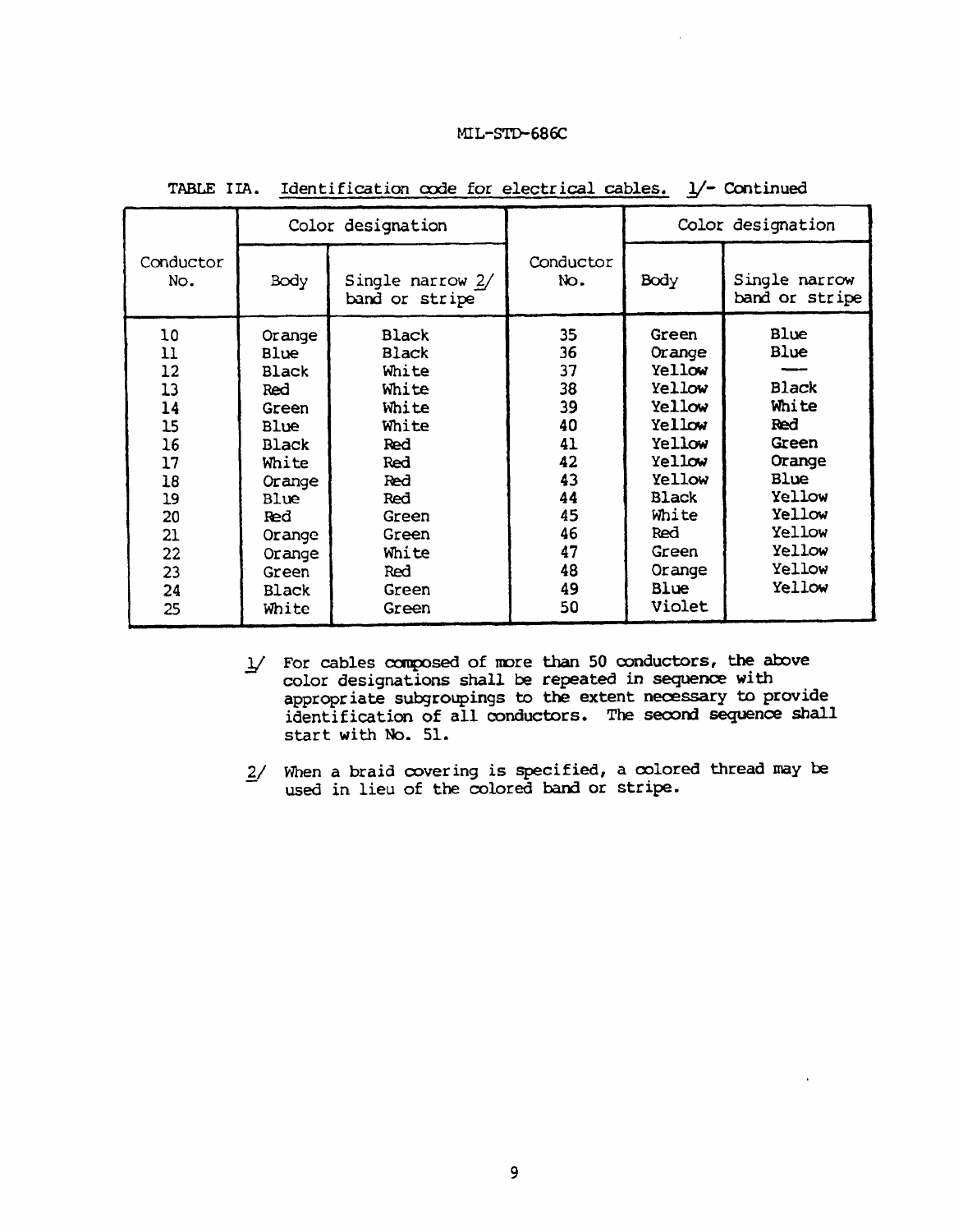| Conductor                                             | Base color                                                        | First tracer                                                                            | Second tracer                                       |
|-------------------------------------------------------|-------------------------------------------------------------------|-----------------------------------------------------------------------------------------|-----------------------------------------------------|
| No.                                                   |                                                                   | color                                                                                   | $\infty$ lor                                        |
| 1<br>$\overline{\mathbf{c}}$<br>3<br>4<br>5<br>6<br>7 | <b>Black</b><br>White<br>Green<br>Red<br>Blue<br>Orange<br>White  | <b>Black</b>                                                                            |                                                     |
| 8                                                     | Red                                                               | <b>Black</b>                                                                            | ----                                                |
| 9                                                     | Green                                                             | <b>Black</b>                                                                            |                                                     |
| 10                                                    | Orange                                                            | <b>Black</b>                                                                            |                                                     |
| 11                                                    | <b>Blue</b>                                                       | <b>Black</b>                                                                            |                                                     |
| 12                                                    | <b>Black</b>                                                      | White                                                                                   |                                                     |
| 13                                                    | Red                                                               | White                                                                                   |                                                     |
| 14                                                    | Green                                                             | White                                                                                   |                                                     |
| 15                                                    | Blue                                                              | White                                                                                   |                                                     |
| 16                                                    | <b>Black</b>                                                      | Red                                                                                     |                                                     |
| 17                                                    | White                                                             | Red                                                                                     |                                                     |
| 18                                                    | Orange                                                            | Red                                                                                     |                                                     |
| 19                                                    | Blue                                                              | Red                                                                                     |                                                     |
| 20<br>21<br>22<br>23<br>24<br>25<br>26                | Red<br>Orange<br><b>Black</b><br>White<br>Red<br>Green            | Green<br>Green<br>White<br><b>Black</b><br><b>Black</b><br><b>Black</b><br><b>Black</b> | Red<br>Red<br>White<br>White<br>White               |
| 27<br>28<br>29<br>30<br>31<br>32                      | Orange<br>Blue<br><b>Black</b><br>White<br>Red<br>Green<br>Orange | <b>Black</b><br>Red<br><b>Red</b><br><b>Black</b><br><b>Black</b><br><b>Black</b>       | White<br>Green<br>Green<br>Green<br>Orange<br>Green |
| 33                                                    | Blue                                                              | White                                                                                   | Orange                                              |
| 34                                                    | <b>Black</b>                                                      | White                                                                                   | Orange                                              |
| 35                                                    | White                                                             | Red                                                                                     | Orange                                              |
| 36                                                    | Orange                                                            | White                                                                                   | Blue                                                |
| 37                                                    | White                                                             | Red                                                                                     | <b>Blue</b>                                         |
| 38<br>39<br>40<br>41                                  | <b>Brown</b><br><b>Brown</b><br><b>Brown</b><br><b>Brown</b>      | <b>Black</b><br>White<br>Red                                                            |                                                     |

## TABLE IIB. Identification code for electrical cables for shipboard use by the Department of the Navy.

 ${\bf 10}$ 

 $\sim$   $\sim$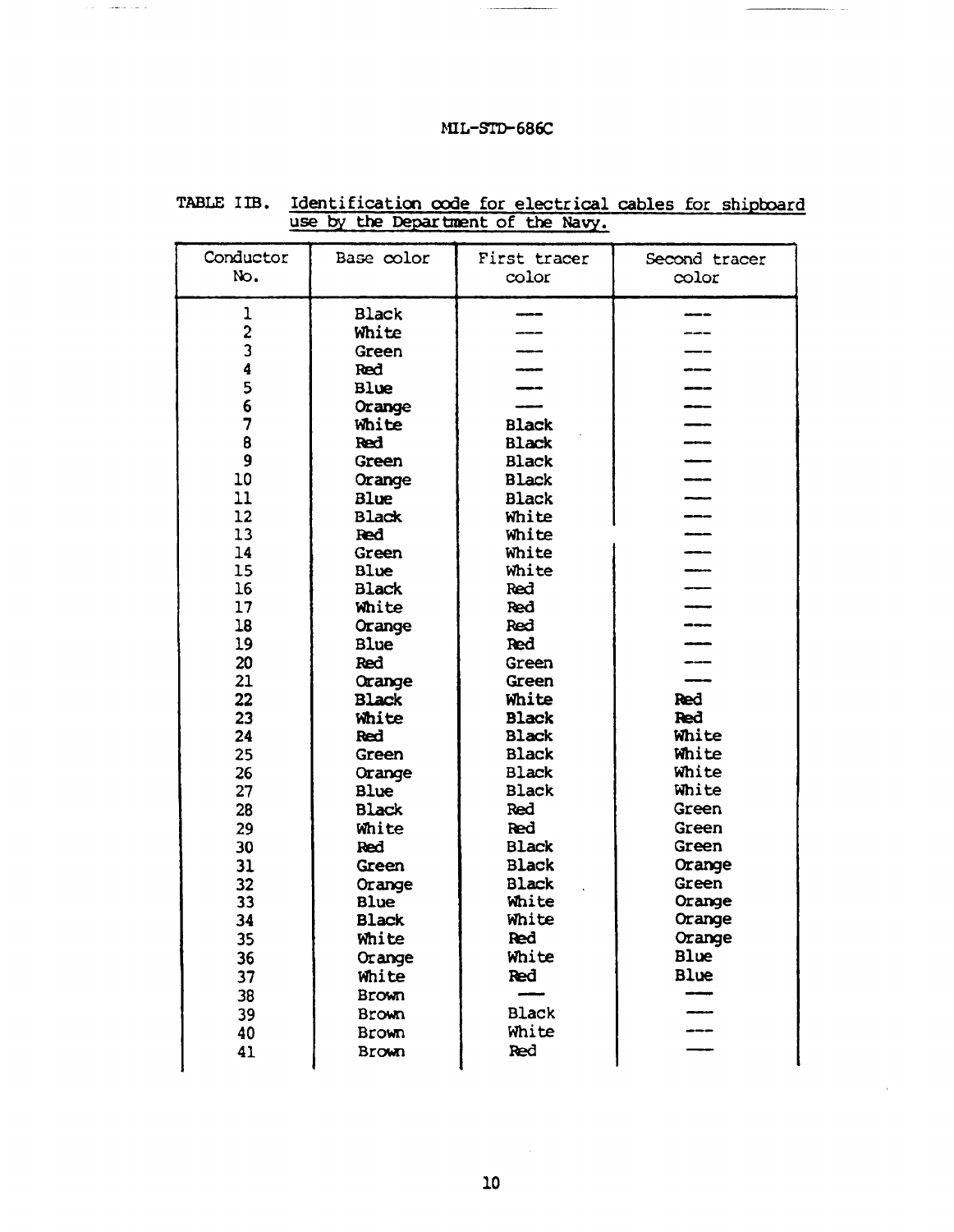| Conductor | Base color                   | First tracer | Second tracer |
|-----------|------------------------------|--------------|---------------|
| No.       |                              | $\infty$ lor | $\infty$ lor  |
|           |                              |              |               |
| 42<br>43  | <b>Brown</b><br><b>Brown</b> | Green        |               |
| 44        |                              | Orange       |               |
| 45        | <b>Brown</b>                 | Blue         | Blue          |
| 46        | White<br>Red                 | <b>Black</b> | Blue          |
| 47        |                              | White        | <b>Red</b>    |
| 48        | Green                        | Orange       | <b>Blue</b>   |
| 49        | Orange                       | Red          |               |
| 50        | <b>Blue</b>                  | Red          | Orange<br>Red |
|           | <b>Black</b>                 | Orange       |               |
| 51        | White                        | <b>Black</b> | Orange        |
| 52        | Red                          | Orange       | <b>Black</b>  |
| 53        | Green                        | <b>Red</b>   | <b>Blue</b>   |
| 54        | Orange                       | <b>Black</b> | Blue          |
| 55        | Blue                         | <b>Black</b> | Orange        |
| 56        | <b>Black</b>                 | Orange       | Green         |
| 57        | White                        | Orange       | Green         |
| 58        | Red                          | Orange       | Green         |
| 59        | Green                        | <b>Black</b> | <b>Blue</b>   |
| 60        | Orange                       | Green        | <b>Blue</b>   |
| 61        | <b>Blue</b>                  | Green        | Orange        |
| 62        | <b>Black</b>                 | Red          | Blue          |
| 63        | White                        | Orange       | <b>Blue</b>   |
| 64        | Red                          | <b>Black</b> | <b>Blue</b>   |
| 65        | Green                        | Orange       | Blue          |
| 66        | Orange                       | White        | Red           |
| 67        | Blue                         | White        | Red           |
| 68        | <b>Black</b>                 | Green        | <b>Blue</b>   |
| 69        | White                        | Green        | Blue          |
| 70        | Red                          | Green        | Blue          |
| 71        | Green                        | White        | Red           |
| 72        | Orange                       | Red          | <b>Black</b>  |
| 73        | <b>Blue</b>                  | Red          | <b>Black</b>  |
| 74        | <b>Black</b>                 | Orange       | <b>Blue</b>   |
| 75        | Red                          | Orange       | Blue          |
| 76        | Green                        | Red          | <b>Black</b>  |
| 77        | Orange                       | White        | Green         |
| 78        | <b>Blue</b>                  | White        | Green         |
| 79        | Red                          | White        | Orange        |
| 80        | Green                        | White        | Orange        |
| 81        | Blue                         | <b>Black</b> | Green         |
| 82        | Orange                       | White        |               |
|           |                              |              |               |

TABLE IIB. Identification code for electrical cables for shipboard use by the Department of the Navy. - Continued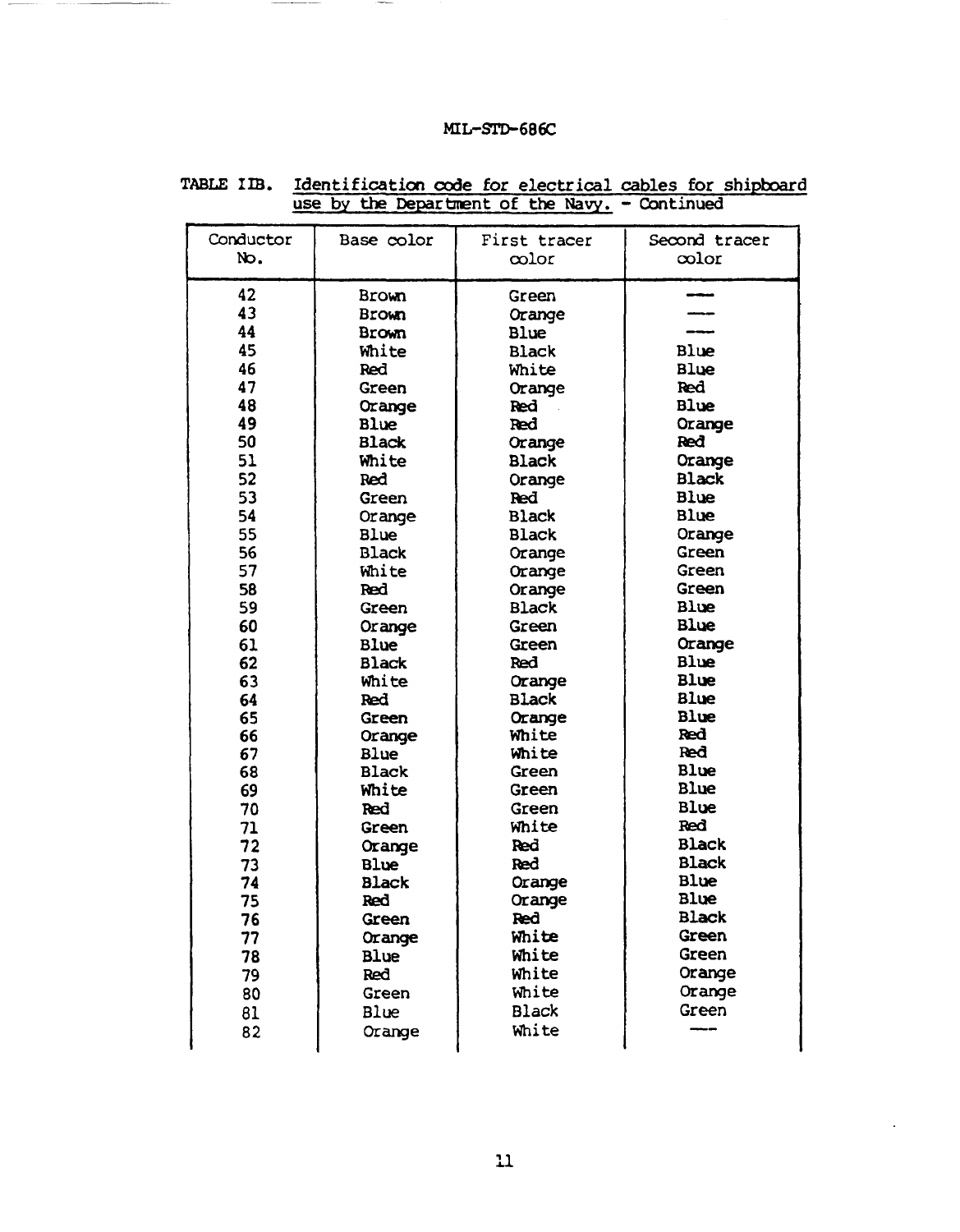| Conductor | Base color   | First tracer   | Second tracer                   |
|-----------|--------------|----------------|---------------------------------|
| No.       |              | color          | $\infty$ lor                    |
| 83        | Green        |                |                                 |
| 84        | <b>Black</b> | Red            |                                 |
| 85        | White        | Green          |                                 |
| 86        | Blue         | Green          | $\overline{\phantom{a}}$        |
| 87        | <b>Black</b> | Green          | ---                             |
| 88        | White        | Orange         |                                 |
| 89        | Red          | Orange         | ---                             |
| 90        | Green        | Orange         | ---                             |
| 91        | <b>Blue</b>  | Orange         |                                 |
| 92        | <b>Black</b> | Orange<br>Blue | $\overline{\phantom{iiiiiiii}}$ |
| 93        | White        | Blue           | $\overline{\phantom{a}}$        |
| 94        | Red          | Blue           |                                 |
| 95        | Green        | Blue           |                                 |
| 96        | Orange       | Blue           |                                 |
| 97        | Yellow       |                |                                 |
| 98        | Yellow       | <b>Black</b>   | ---                             |
| 99        | Yellow       | White          | ---                             |
| 100       | Yellow       | Red            | $\frac{1}{2}$                   |
| 101       | Yellow       | Green          | ----                            |
| 102       | Yellow       | Orange         |                                 |
| 103       | Yellow       | <b>Blue</b>    | ----                            |
| 104       | <b>Black</b> | Yellow         | $\overline{a}$                  |
| 105       | White        | Yellow         |                                 |
| 106       | Red          | Yellow         | $\overline{\phantom{a}}$        |
| 107       | Green        | Yellow         |                                 |
| 108       | Orange       | Yellow         |                                 |
| 109       | Blue         | Yellow         |                                 |
| 110       | <b>Black</b> | Yellow         | Red                             |
| 111       | White        | Yellow         | Red                             |
| 112       | Green        | Yellow         | Red                             |
| 113       | Orange       | Yellow         | Red                             |
| 114       | <b>Blue</b>  | Yellow         | Red                             |
| 115       | <b>Black</b> | Yellow         | White                           |
| 116       | <b>Red</b>   | Yellow         | White                           |
| 117       | Green        | Yellow         | White                           |
| 118       | Orange       | Yellow         | White                           |
|           |              |                |                                 |

# TABLE IIB. Identification code for electrical cables for shipboard<br>use by the Department of the Navy. - Continued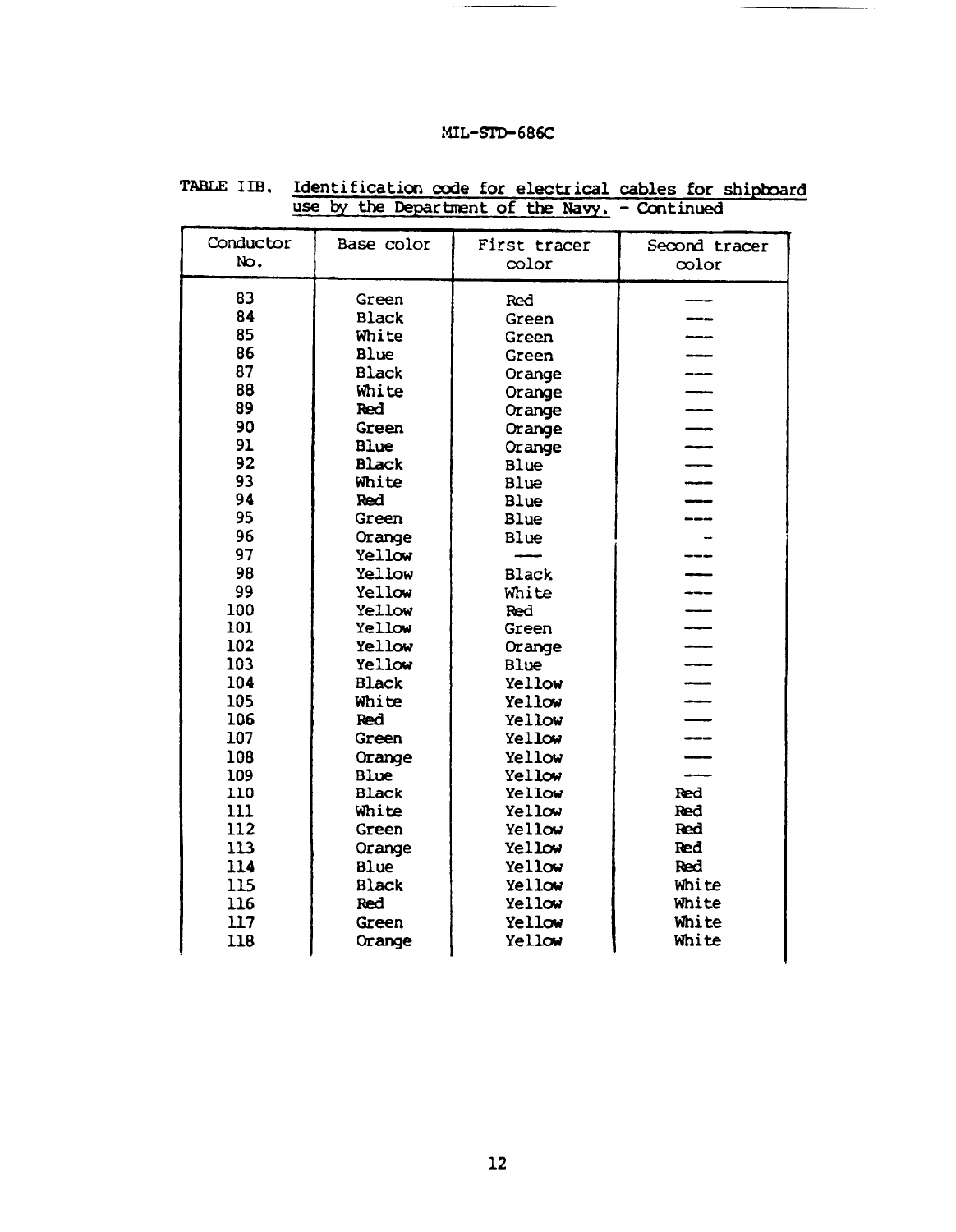| Conductor | Base color   | First tracer | Second tracer |
|-----------|--------------|--------------|---------------|
| No.       |              | ∞lor         | color         |
| 119       | Blue         | Yellow       | White         |
| 120       | <b>Black</b> | Yellow       | Green         |
| 121       | White        | Yellow       | Green         |
| 122       | Red          | Yellow       | Green         |
| 123       | Orange       | Yellow       | Green         |
| 124       | Blue         | Yellow       | Green         |
| 125       | <b>Black</b> | Yellow       | Blue          |
| 126       | White        | Yellow       | <b>Blue</b>   |
| 127       | Red          | Yellow       | Blue          |

TABLE IIB. Identification code for electrical cables for shipboard use by the Department of the Navy. - Continued

Note: In the case of cables having more than one layer of conductors, the numbering shown above shall be from the innermost to the outermost, i.e., the No. 1 conductor shall be the center conductor (or one of the center conductors where two or more are used as a center) of the concentric lay.

5.1.2.2 Data to be marked on insulation of individual conductors.

5.1.2.2.1 Cables without telephone or coaxial conductors. Heterogeneous cables which do not contain telephone or coaxial conductors (see figure 2) shall be identified as follows:

- a. Conductors with an outside diameter of 0.065 inch or larger (including insulation) shall be identified in accordance with  $5.1.1.2.1$ . When these conductors are of mixed-gage sizes, the identification code given in 5.1.1.2.1 shall be followed consecutively starting with the largest circular mil area conductor.
- b. Conductors with an outside diameter of less than 0.065 inch (including insulation) shall be identified in accordance with 5.1.1.2.3. When these conductors are of mixed-gage sizes, the color code given in 5.1.1.2.3 shall be followed consecutively starting with the largest circular mil area conductor and continuing through the smallest circular mil area conductor.
- c. In any cable containing less than 51 conductors, no two conductors shall be designated the same, whether identified by printed markings or by color coding. When conductors with outside diameters of less than 0.065 inch (including insulation) are included in cables which also contain conductors with outside diameters larger than 0.065 inch (including insulation) the sequence given in tables IIA and 11B (for Navy shipboard use)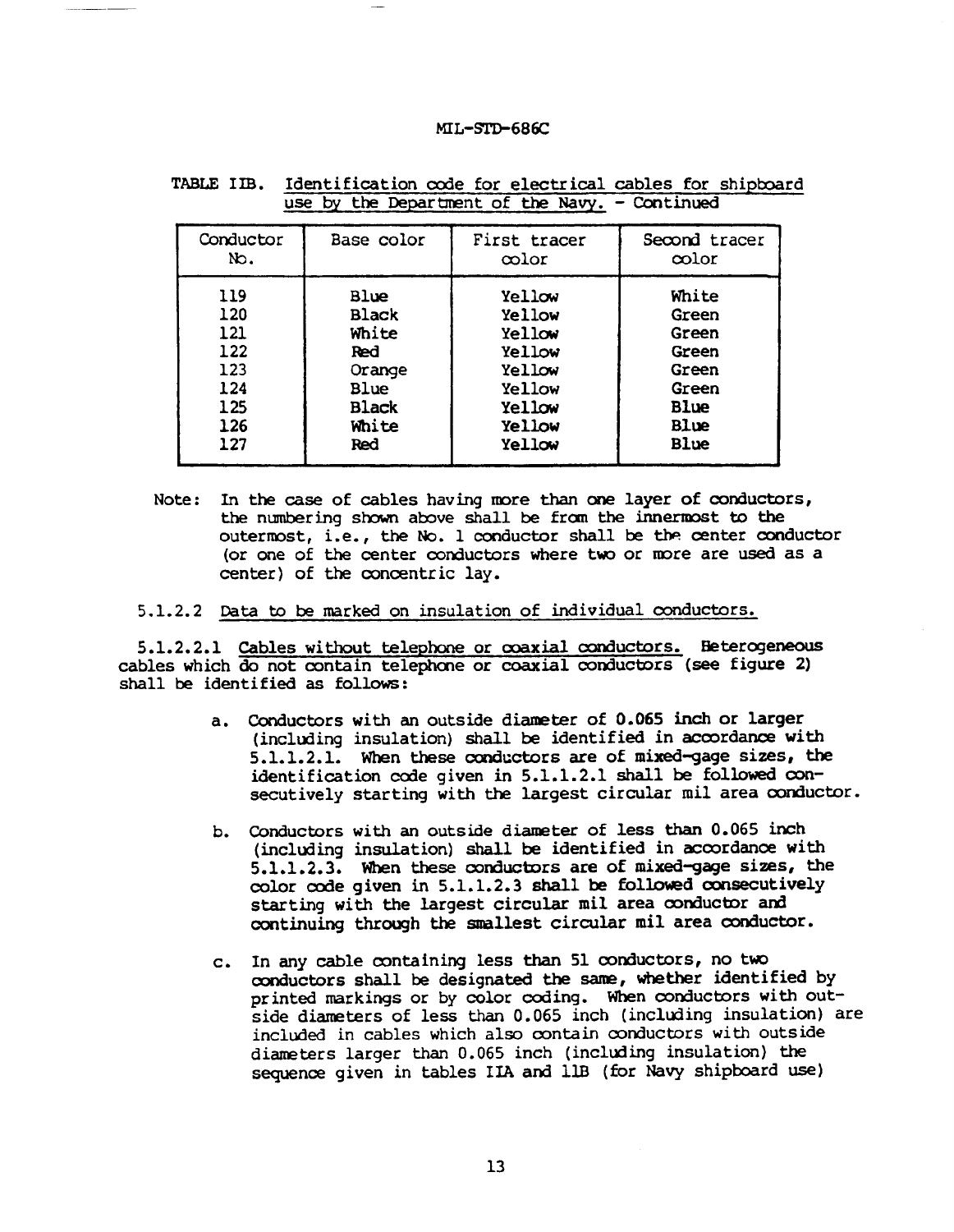shall start with the conductor having the largest circular mil area as No. 1, and continue uninterrupted through the conductor having the smallest circular mil area, regardless of whether the individual conductors are identified by printing or by color coding.

5.1.2.2.2 Cables with telephone or coaxial conductors. When telephone conductors or coaxial cables are included in heterogeneous cables, they shall be identified in accordance with the applicable codes for telephone or coaxial cables, and the jackets shall be numbered sequentially with the other conductors in the cable (see figure 3).

5.1.3 Cables having unshielded and shielded conductors. Within a group of conductors of the same size, unshielded conductors shall be coded first, followed by individually shielded conductors. Commonly shielded conductors shall be coded after individually shielded conductors.

5.1.4 Cables with pairs or triples. Cables having pairs or triples shall be color coded according to table IIA, except those for Navy shipboard use (see  $5.1.4.1$ ). Pairs shall be color coded in sequence  $-$  black and white for the first pair; green and red for the second pair. Triples shall be color coded in sequence — black, white, and green for the first triple; red, blue, and orange for the second triple.

5.1.4.1 Cables with pairs or triples for Navy shipboard use. Each pair shall consist of one black and one white conductor. Each triple shall consist of one black, one white, and one green conductor. Identification (see table IIB) shall be applied to the overall shield of each shielded pair or triple. Unshielded pairs or triples shall be identified similarly by coding the overall *covering* of each pair or triple.

5.1.5 Cableswith singles,*pairs, and* triples. Cableshavingsingles, pairs, and triples shall be color coded in a continuing color sequence, with singles first, pairs second, and triples third (see table IIA or IIB).

5.2 Identification marking.

 $5.2.1$  Types of marking. Cable jackets and insulated conductors shall be marked at the time of manufacture by means of surface printing or stamping.

5.2.2 Size of marking. The size of marking shall be in accordance with Table III.

5.2.3 Marking colors. Characters to be imprinted on the cable jacket or conductor insulation shall be marked in either black or white to provide the best contrast with the color of the jacket or insulation.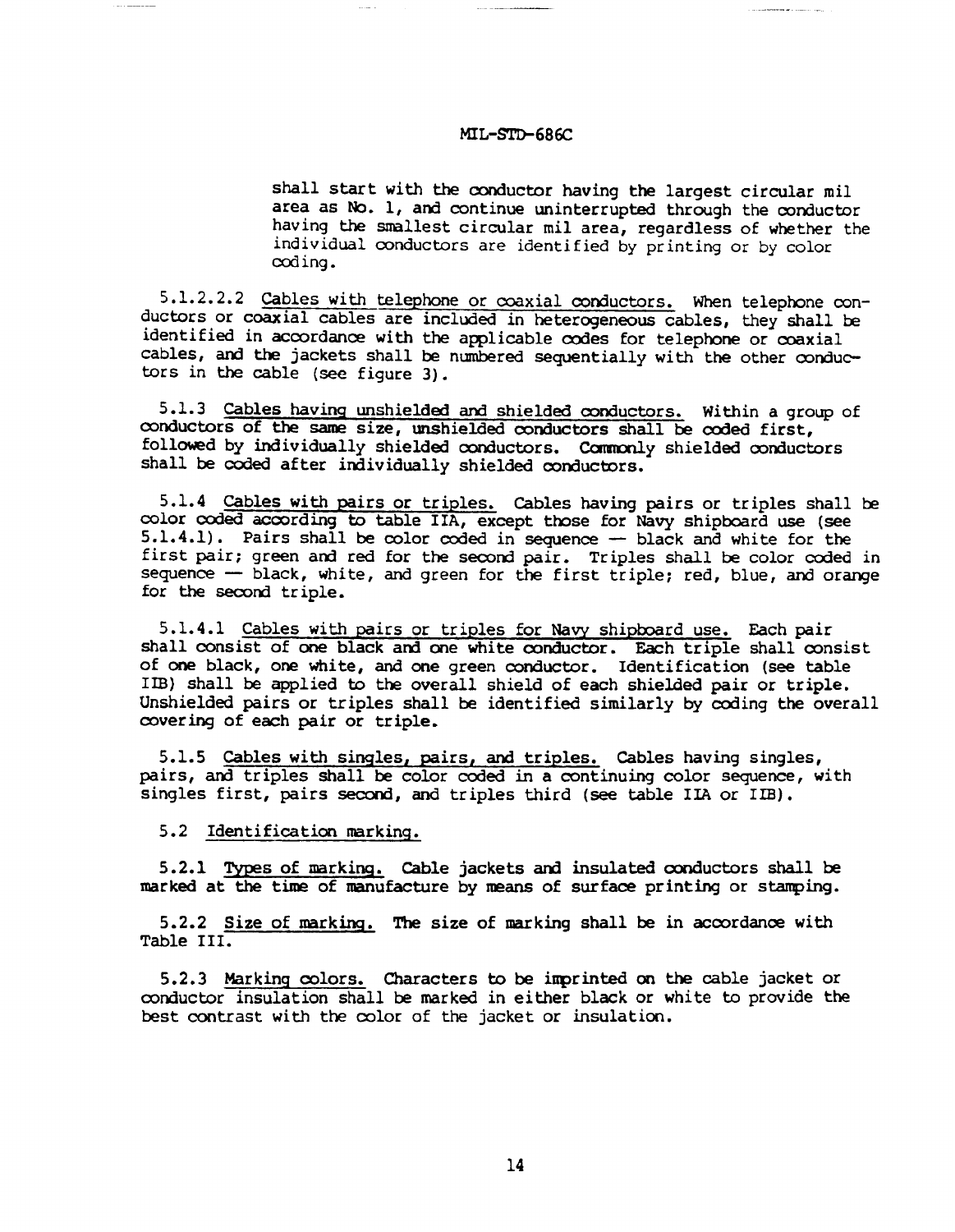

(a) Cable containing conductors with outside diameters .065 inch or larger.



(b) Cable containing conductors with outside diameters smaller than .065 inch.



(c) Cable containing conductors with outside diameters .065 inch or larger and conductors with outside diameters smaller than .065 inch.



Examples of identification marking and color coding of heterogeneous FIGURE 2. multiconductor cables which do not contain telephone or coaxial conductors.  $\mathbf{r}$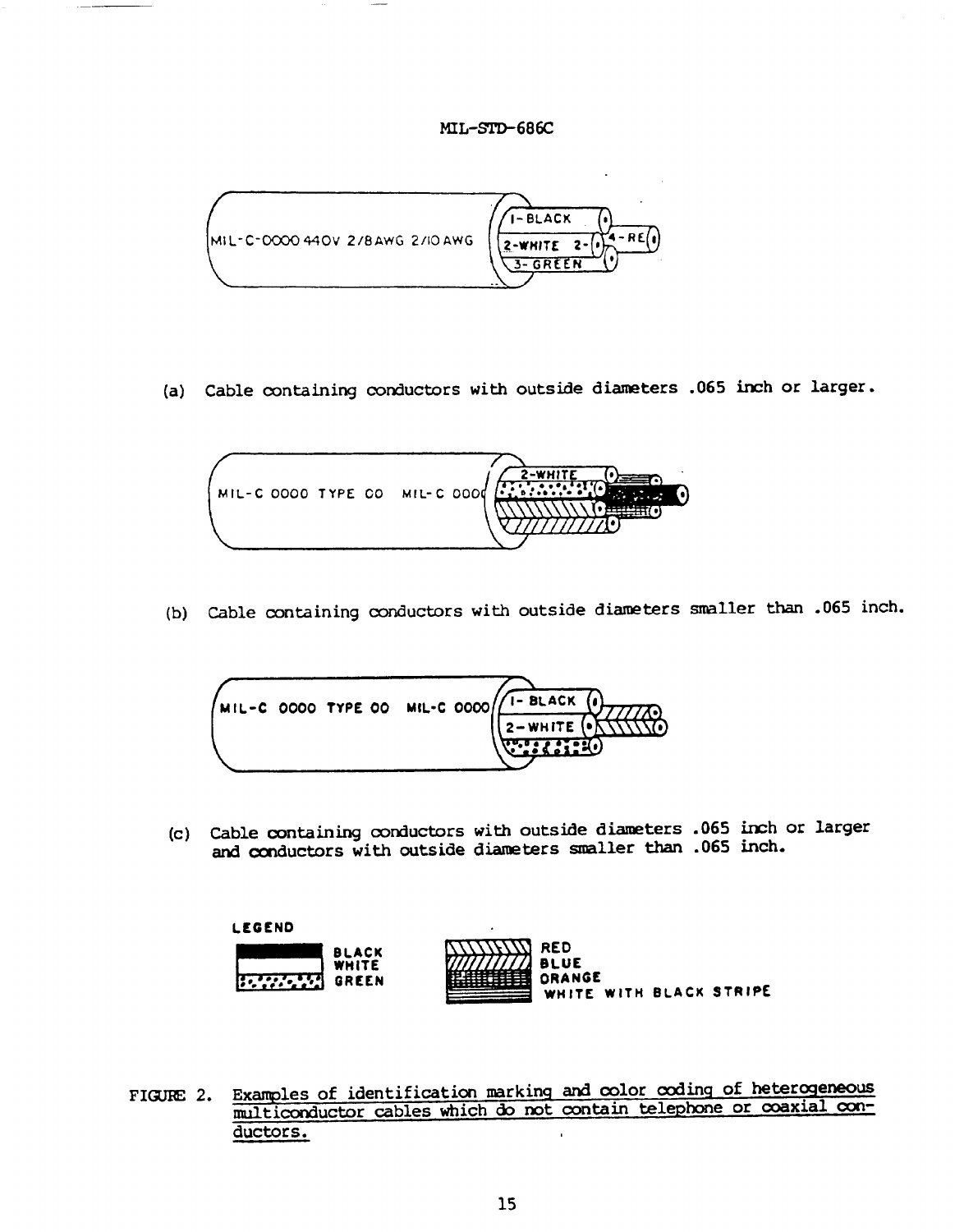

 $\star$ NOTE: Jacket designated number 6 is a shielded telephone pair. Jacket designated number 7 is an r-f coaxial cable.

 $\ddot{\phantom{a}}$ 

FIGURE 3. Examples of identification marking and color coding heterogeneous multiconductor cables which contain telephone or coaxial conductors.

 $\overline{\phantom{a}}$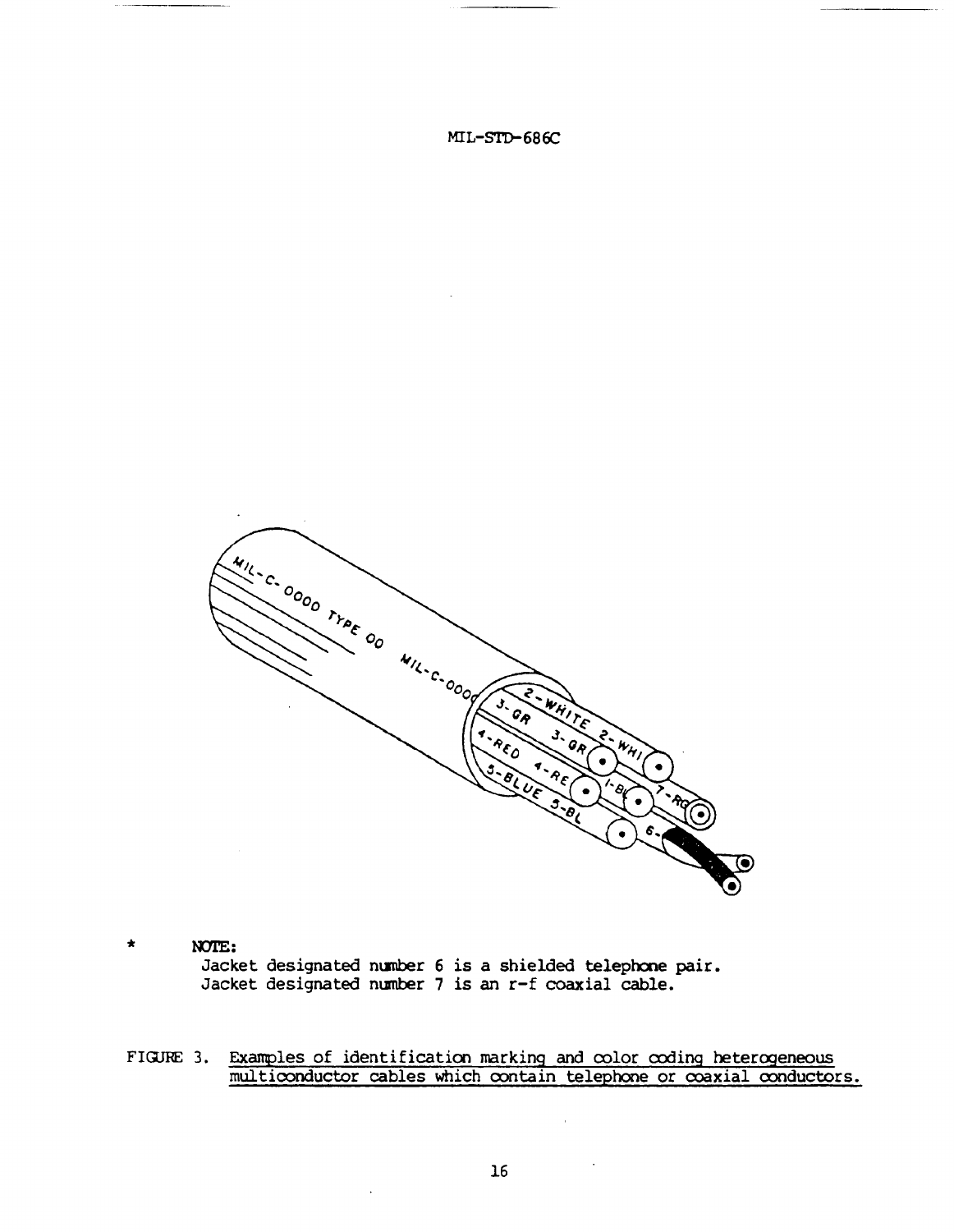| Insulation                                                                                                               |                                            | Printing type                                                                                                                            |                          |
|--------------------------------------------------------------------------------------------------------------------------|--------------------------------------------|------------------------------------------------------------------------------------------------------------------------------------------|--------------------------|
| diameter 2/                                                                                                              | leight of type<br>face $3/4/$<br>$(+.001)$ | Radius of curvature<br>of type face (+.001) 5/                                                                                           | Reading direction        |
|                                                                                                                          |                                            | For insulating materials that are not flattened during the printing operation,<br>the following curved and flat face type shall be used: |                          |
| .038<br>$.030 -$                                                                                                         | .012                                       | .020                                                                                                                                     | Vertical                 |
| $.039 - .048$                                                                                                            | .020                                       | .025                                                                                                                                     | Vertical                 |
| $.049 - .060$                                                                                                            | .025                                       | .031                                                                                                                                     | Vertical                 |
| $.061 - .090$                                                                                                            | .025/.031                                  | .046                                                                                                                                     | Horiz. or Vert.          |
| $.091 - .122$                                                                                                            | .031/.046                                  | .062                                                                                                                                     | Horiz. or Vert.          |
| $.123 - .154$                                                                                                            | .046                                       | .078                                                                                                                                     | Horizontal               |
| $.155 - .184$                                                                                                            | .062                                       | .093                                                                                                                                     | Horizontal               |
| $.185 - .248$                                                                                                            | .078                                       | .125                                                                                                                                     | Horizontal               |
| $.249 - .310$                                                                                                            | .093                                       | .156                                                                                                                                     | Horizontal               |
| $.311 - .374$                                                                                                            | .093/.125                                  | .187                                                                                                                                     | Horizontal               |
| $.375 - .436$                                                                                                            | .125                                       | .218                                                                                                                                     | Horizontal               |
| $.437 - .498$                                                                                                            | .125                                       | .250                                                                                                                                     | Horizontal               |
| $.499 - .560$                                                                                                            | .125                                       | .281                                                                                                                                     | Horizontal               |
| $.561 - 1.000$                                                                                                           | .125                                       | Flat                                                                                                                                     | Horizontal               |
| Over 1.000                                                                                                               | .187                                       | Flat                                                                                                                                     | Horizontal               |
| For an insulating tubing that is flattened during the printing operation, the<br>following flat face type shall be used: |                                            |                                                                                                                                          |                          |
| .035 to .060                                                                                                             | .065<br>.050                               | Flat face<br>Flat face                                                                                                                   | Vertical<br>Horizontal   |
| .052 to .068<br>,069 to .096                                                                                             | .062                                       | Flat face                                                                                                                                | Horizontal               |
| .097 to .166                                                                                                             | .078                                       | Flat face                                                                                                                                | Horizontal               |
| .167 to .624                                                                                                             | .109<br>.125                               | Flat face<br>Flat face                                                                                                                   | Horizontal<br>Horizontal |
| .625 to 1.000<br>Over 1.000                                                                                              | .187                                       | Flat face                                                                                                                                | Horizontal               |

#### TABLE III. Printing type/size of identification marking. 1/

 $1/$  Dimensions are in inches.

- $2/$  For heat shrinkable tubing, the height of the type face shall be governed by the "as supplied" insulation diameter.
- 3/ Other type face heights may be used only when approved by the contracting activity.
- 4/ For horizontal lettering, this quantity is the actual height. For vertical lettering, this quantity is the width of the letter. The letter height would be approximately 3 times this quantity.
- 5/ All industry standard sizes.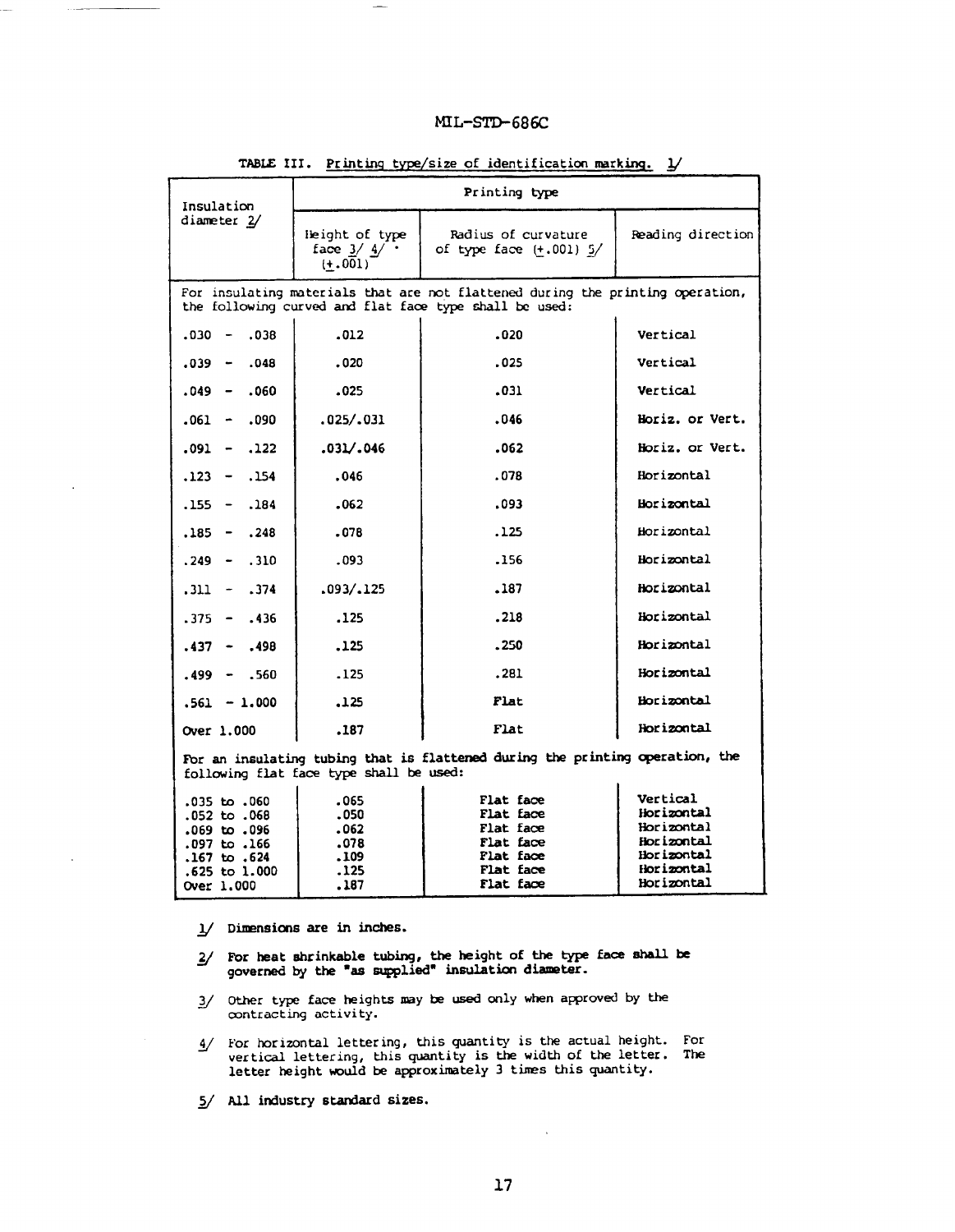## 5.2.4 Identification coding.

- a. The standard means of coding shall be as follows:
	- 1. Solid-colored insulation, with colored-stripe tracer, when required.
	- 2. Color-coded 1/2 to 1 mil polyester tape, with or without 1/2 to 1 mil heat-sealable adhesive.
	- 3. Color-coded 1 mil polyester tape with 1/2 to 1 mil heatsealable adhesive in 8 AWG or larger, when tracers are required.
	- 4. Color-coded filled tapes in 8 AWG and larger, when tracers are not required.
	- 5. Coding by marking.
	- 6. Color code by green braid (uninsulated ground wires only).
- b. Color shall be in accordance with MIL-STD-104, class 1 for plastics and elastomers, class 2 for thermosetting compounds. Where black, blue, brown, purple, and/or red (i.e., two or more of these colors) are used in the same cable, the colors (other than black) shall be light to nominal. Gray shall be dark (or slate) when in the same cable with white.

5.2.4.1 Stripe tracers. The tracers shall be either of the same material as the insulation or permanent-colored ink. The colors shall be easily distinguishable. All materials used for striping shall be nonconductive. Length of lay and stripe width of colored stripes shall be in accordance with 5.4.

5.2.5 Permanence and legibility. The marking shall be legible and durable and shall not rub off or be otherwise made illegible by exposure to its environment or by contact incident to normal handling, shipment, and storage. The marking shall be accomplished in a manner which will not adversely affect the cable characteristics, and shall remain legible after being subjected to the applicable specification marking tests.

\* 5.3 Armored cables. When armor is used as an outer cable covering, the data specified in  $5.1.1.1$  and  $5.1.2.1$  shall be printed on a marker tape with durable ink in capital characters at least  $0.062$  inch high. The marking shall be repeated throughout the length of the marker tape with separations of not more than one foot. The tape shall be located under the jacket or between the armor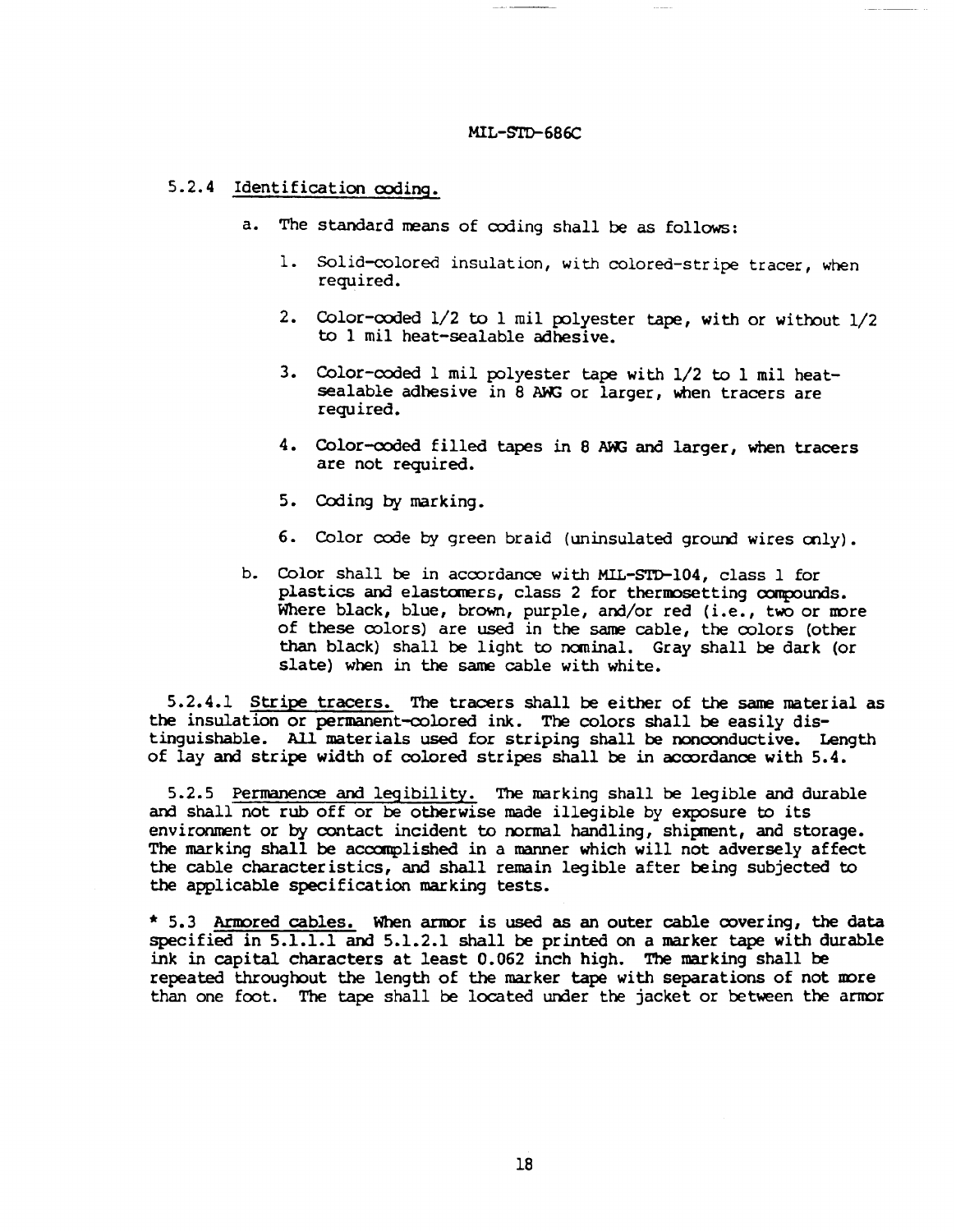and jacket, unless otherwise specified by the procuring activity. As an alternate, when applicable, the data specified in  $5.1.1.1$  and  $5.1.2.1$  may be printed on the jacket prior to installation of the armor. For Navy \* application, the cable shall conform to the marking requirements of the cable procurement specification.

#### 5.4 Striping or banding.

5.4.1 Colored stripes or circumferential bands. Stripes and bands shall be applied in the same direction if helical, and shall conform to the color code designated in tables IIA and IIB. Insulation material stripes (per 5.2.4.1) are injection-extruded longitudinally, and hence, have no lay direction.

5.4.2 Sequence. In the sequence of applying helical stripes or circumferential bands on a wire, the first stripe or band shall be distinguishably wider than the second band within the group. Helical or longitudinal if using colored insulation material stripes shall run parallel to each other and shall be continuous, clearly defined and constant in width and spacing throughout the length of the wire. Circumferential bands shall be parallel to each other around the circumference of the wire, shall be clearly defined, shall be constant in width and spacing, and shall be continuous in repeated color groupings for the length of the wire unless otherwise specified.

5.4.2.1 Stripe or band width. The width of the stripe or bands shall be measured perpendicular to the centerline of the stripe or band. The width of the wide (first) stripe or band shall be not less than 0.040 inch when the diameter over the marked surface exceeds 0.047 inch; when the diameter over the surface on which the stripe or band is applied is less than  $0.047$  inch, then the width of the first stripe or band shall be not less than two-thirds  $(2/3)$  the nominal diameter of the surface. The narrow (second) stripe or band shallbe not less than one-half  $(1/2)$  nor more than three-quarters  $(3/4)$ the width of the wide (first) stripe or band.

5.4.2.2 Stripe or band spacing. On single stripe or band coloring, the spacing between each stripe or band shall be not less than twice the width of the individual stripe or band. On multiple stripe or band coloring, the spacing between stripes or bands within a grouping shall be not less than the width of the narrow stripe or band.

5.4.2.3 Length of lay (spacing between groups). The length of lay of each stripe shall not exceed 1.25 inches (unless using colored insulation material for striping).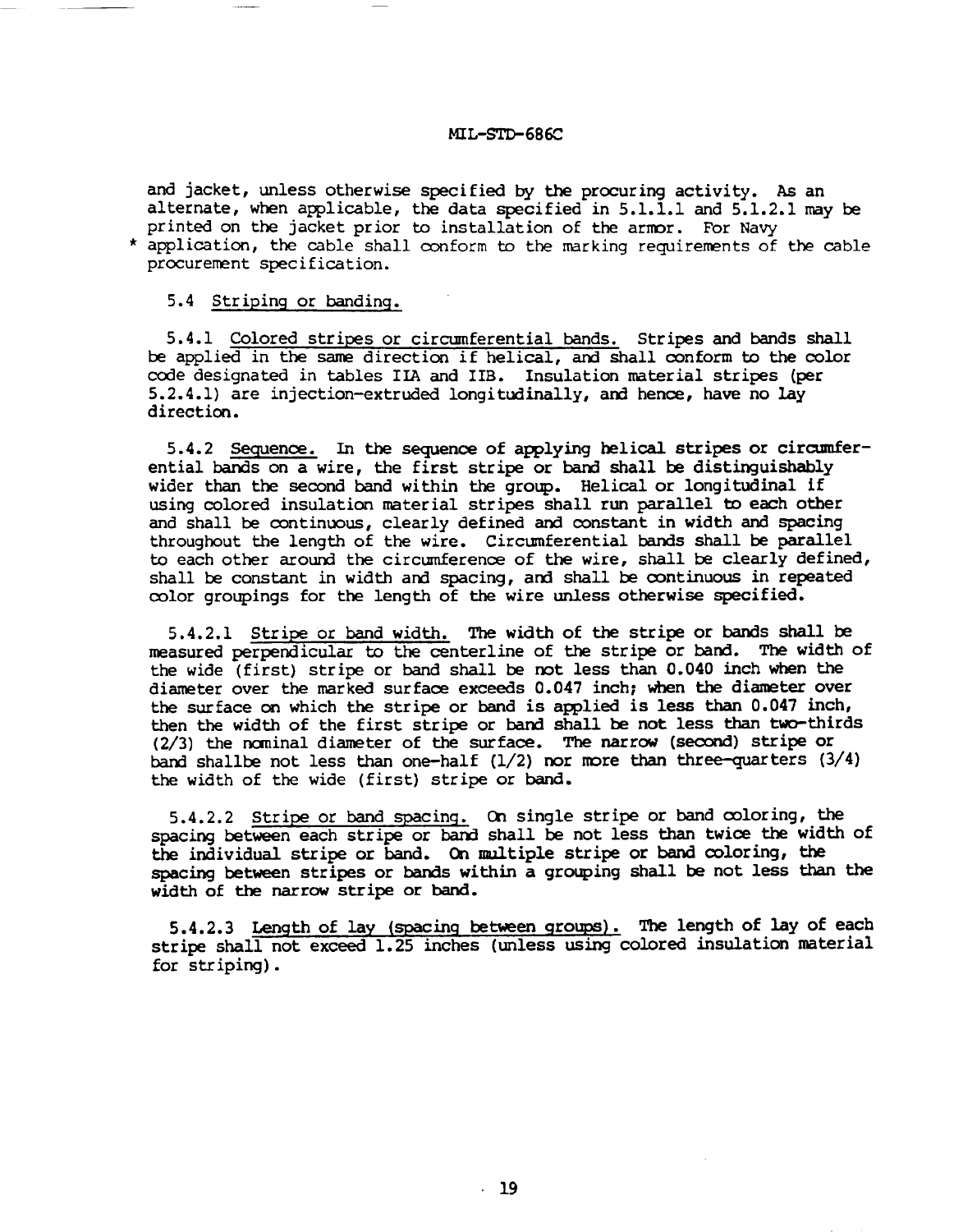## NOTE: Length of lay is defined as the longitudinal distance along a wire from the starting point of one grouping of stripes to the starting point of the next repetition of the grouping.

5.4.2.4 Spacing between groups of bands. The spacing between groups of bands shall be at regular intervals along the wire. The spacing separating a group of bands from the next grouping shall be greater than the spacing between the bands within a group, but shall not exceed 3 inches.

6. NOTES

(This section contains information of a general or explanatory nature that may be helpful, but is not mandatory.)

\* 6.1 Intended use. Documents conforming to the requirements of this standard are intended for use as military standardization documents and are listed in the DODISS. The purpose of this standard is to standardize the preparation of military standards, handbooks, and bulletins to ensure the inclusion of data and descriptions essential to the selection and application of items and processes, and to aid in the use and analysis of DoD standardization documents.

\* 6.2 Issue of DODISS. When this standard is used in acquisition, the applicable issue of the DODISS must be cited in the solicitation (see 2.1.1).

6.3 No deliverable data required by this document.

6.4 Subject term (key word) listing.

AMSC N/A Homogeneous cable Heterogeneous cable Insulation material Multiconductor cable Jacket material

\* 6.5 Changes from previous issue. The margins of this specification are marked with asterisks (\*) to indicate where changes from the previous issue were made. This is done as a convenience only and the Government assumes no liability whatsoever for any inaccuracies in these notations. Bidders and contractors are cautioned to evaluate the requirements of this document based on the entire content irrespective of the marginal notations and relationship to the last previous amendment.

20